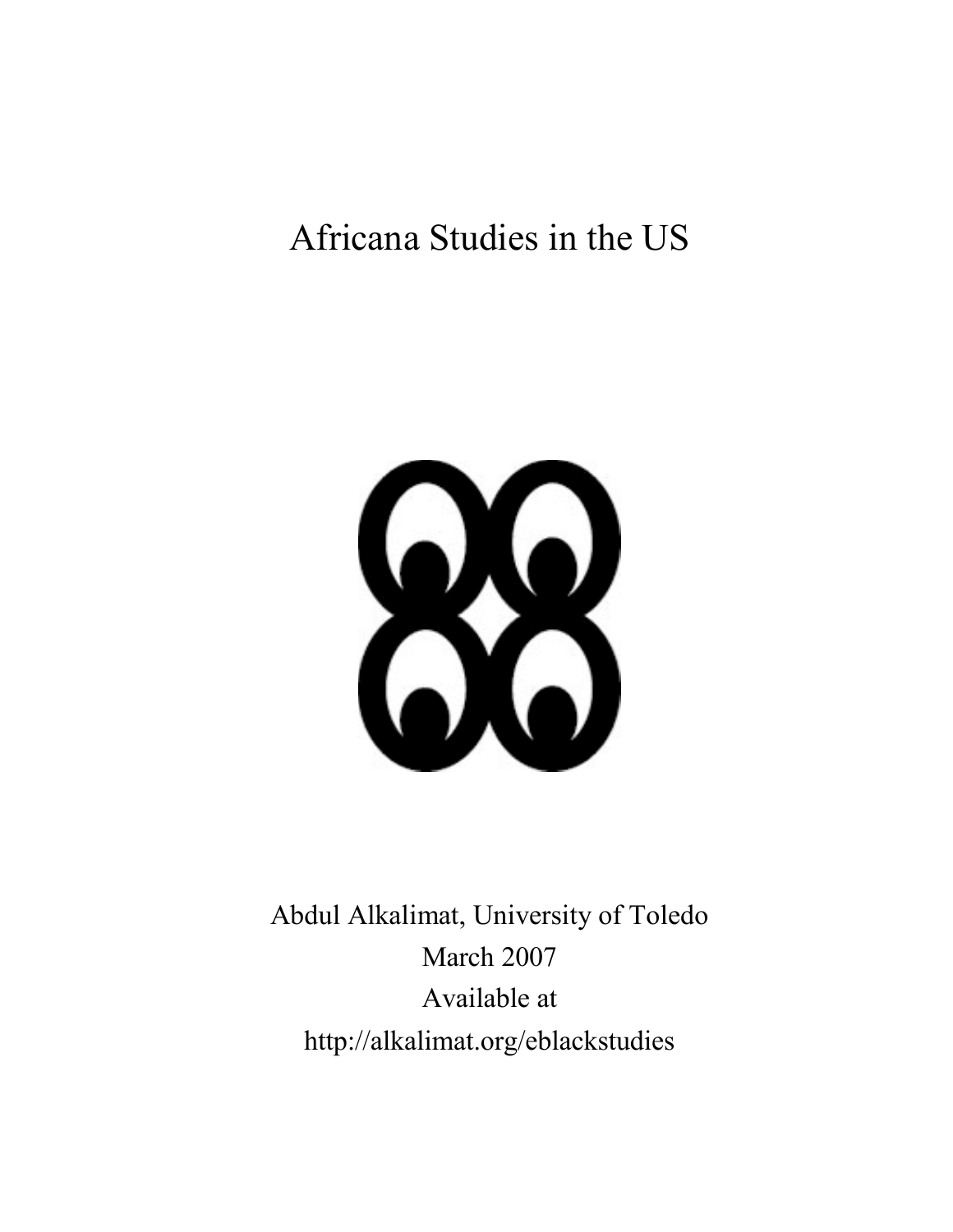## **Table of contents**

| 1. How many institutions grant degrees in Africana/Black Studies? |  |
|-------------------------------------------------------------------|--|
|                                                                   |  |
|                                                                   |  |
|                                                                   |  |
|                                                                   |  |
|                                                                   |  |
|                                                                   |  |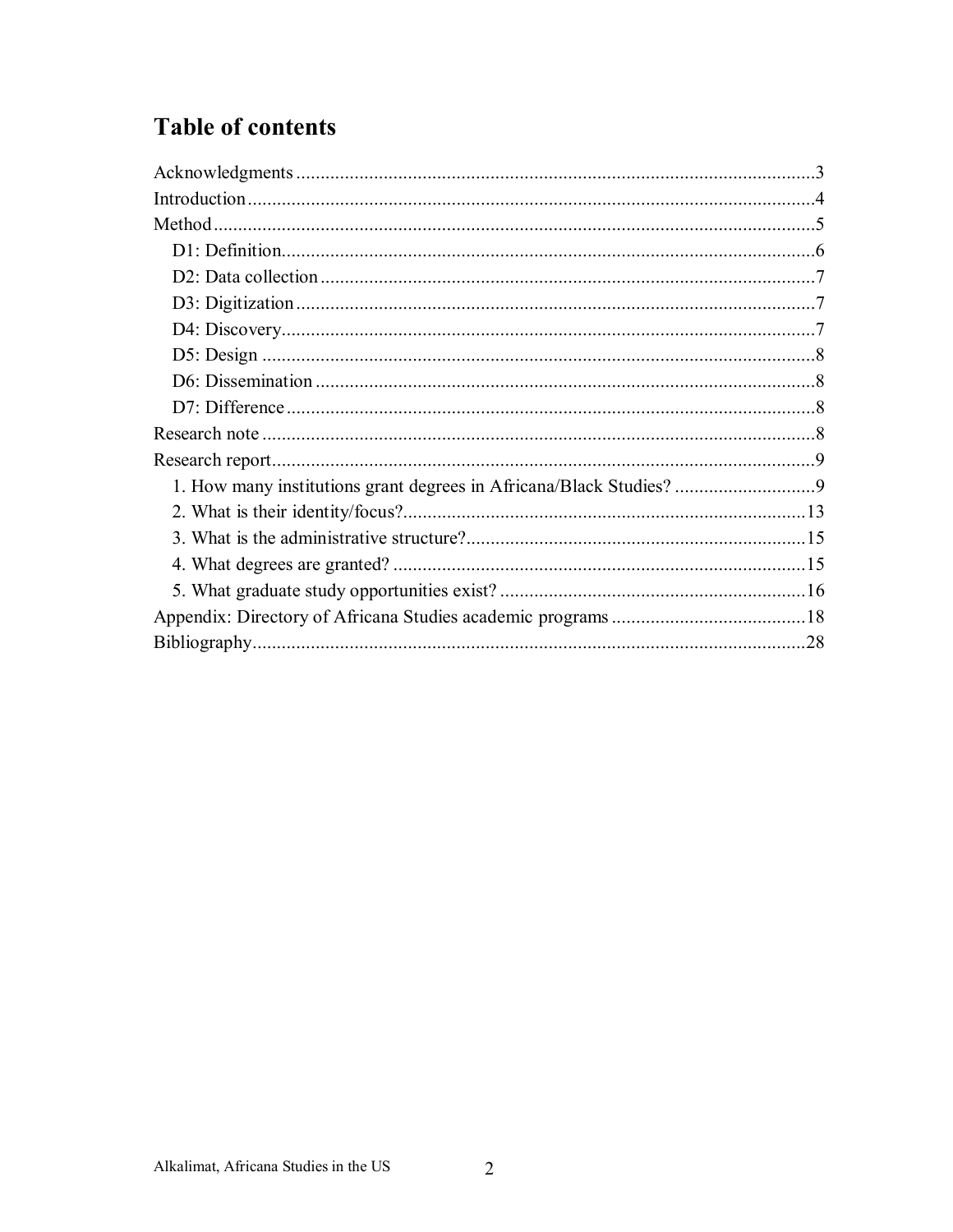### **List of tables**

|                                                                                          | 6    |
|------------------------------------------------------------------------------------------|------|
| Table 2. Number of Africana degree granting institutions and Black population, by state. |      |
|                                                                                          |      |
| Table 3. Number of Africana Studies degree programs in each state, ordered               |      |
|                                                                                          |      |
| Table 4. Number of public institutions with Africana Studies degree programs, by region, |      |
| also showing public institutions as a percent of all institutions with programs13        |      |
|                                                                                          |      |
|                                                                                          |      |
|                                                                                          |      |
|                                                                                          |      |
|                                                                                          |      |
| Table 10. Percent of academic units offering a bachelor's degree, or major, as highest   |      |
|                                                                                          | . 16 |
|                                                                                          |      |

### **Note on the cover image**

The cover image is Mate Masie, an Adinkra symbol from Ghana. It represents two sets of eyes and has been translated as "I understand." It symbolizes knowledge, wisdom and "the prudence of taking into consideration what another person has said." The image itself is borrowed with appreciation from http://www.welltempered.net.

### **Acknowledgments**

This research has been a wonderful journey over several years at the University of Toledo. Most of the labor came from students, mostly first generation college educated African Americans from the post industrial Midwest. First shout out has to go to the secretary of African Studies who was always on point and focused on productivity. The students included Rene Dunnavant, Loumeecha Gooch, Sarah Haughe, and Brian Zelip. And last, to my colleague and partner Kate Williams.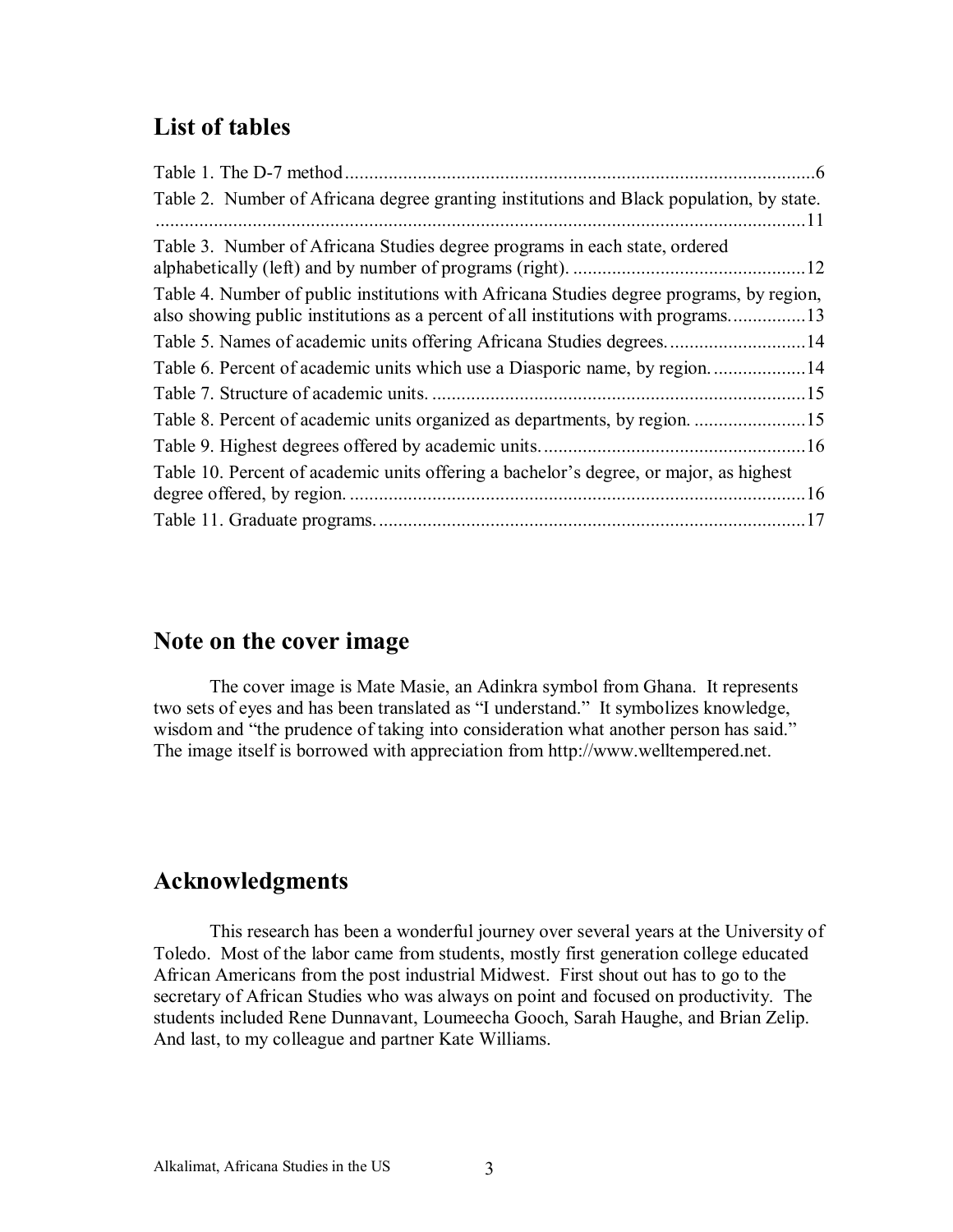### **Introduction**

We are now entering the third stage of Black Studies since it began in the mid 1960's. This has been a precedent setting transformation of higher education over the last 40 years. The first stage of Black Studies was as a social movement, the Black power movement engaging higher education to transform to become not only a hospitable institution for Black students, faculty, and staff, but an institution that has practical utility for the transformation of the conditions of life faced by the Black community. The second stage was Black Studies becoming an academic profession, in which faculty and students could produce programmatic activity that met the highest standards of scholarship. Now, the third stage is Black Studies becoming a knowledge network. In this new stage the main tasks, based on the new information technologies, can be summed up in three terms: collaboration, production, and globalization.

This report is an empirical summary of the current state of Africana Studies as of 2007 in the USA. This research is necessary because there are widely divergent assessments of Black Studies, including differences over basic facts as well as debates over interpretation. The conflict over facts is quite apparent when one reviews the answers to the basic empirical questions: how many Black Studies programs are there and has this number been increasing or decreasing? Almost on an annual basis an article comes out declaring that Black Studies is in crisis and the number of programs are in decline. However, all of this seems rather far fetched as there has not been an empirical census so that we have had no baseline data to determine whether or not the general trend is to increase or decrease or remain the same. In my own work over the past couple of years I have gone from a guesstimate of 500 programs, to the 400s, and now with an empirical database I can confidently say that the actual number is in the low 300s. Recent research using government statistics even went so far as to say in a forthcoming book that there are only a little more than 100 institutions granting degrees in Africana Studies. The main point is that the journalistic assessment has not been based on empirical research. This we are now correcting.

There are also debates over the interpretation of the meaning of Black Studies. The mainstream focuses on general negative points of view that are repeated in the news media: "aren't Black Studies programs being eliminated"; "aren't these programs exclusionary and segregationist and only appealing to Black people"; "haven't we moved past racism and shouldn't we have just programs that include everybody in higher education"; "aren't there more important issues to deal with; haven't we dealt with this question already." All of these mainstream views have been engaged, but the debate has primarily been a policy debate based on ideological positions. This research enables us to engage these questions in an empirical way based on universally credible data.

There's also debate within the Black Studies movement. "Ideology is the key; it's all about a correct interpretations." "We have our way of doing it on our campus and we see no need or basis for conforming to national professional standards." "We need to stop hearing from the founders who are biased with a 60s orientation, and adjust to the new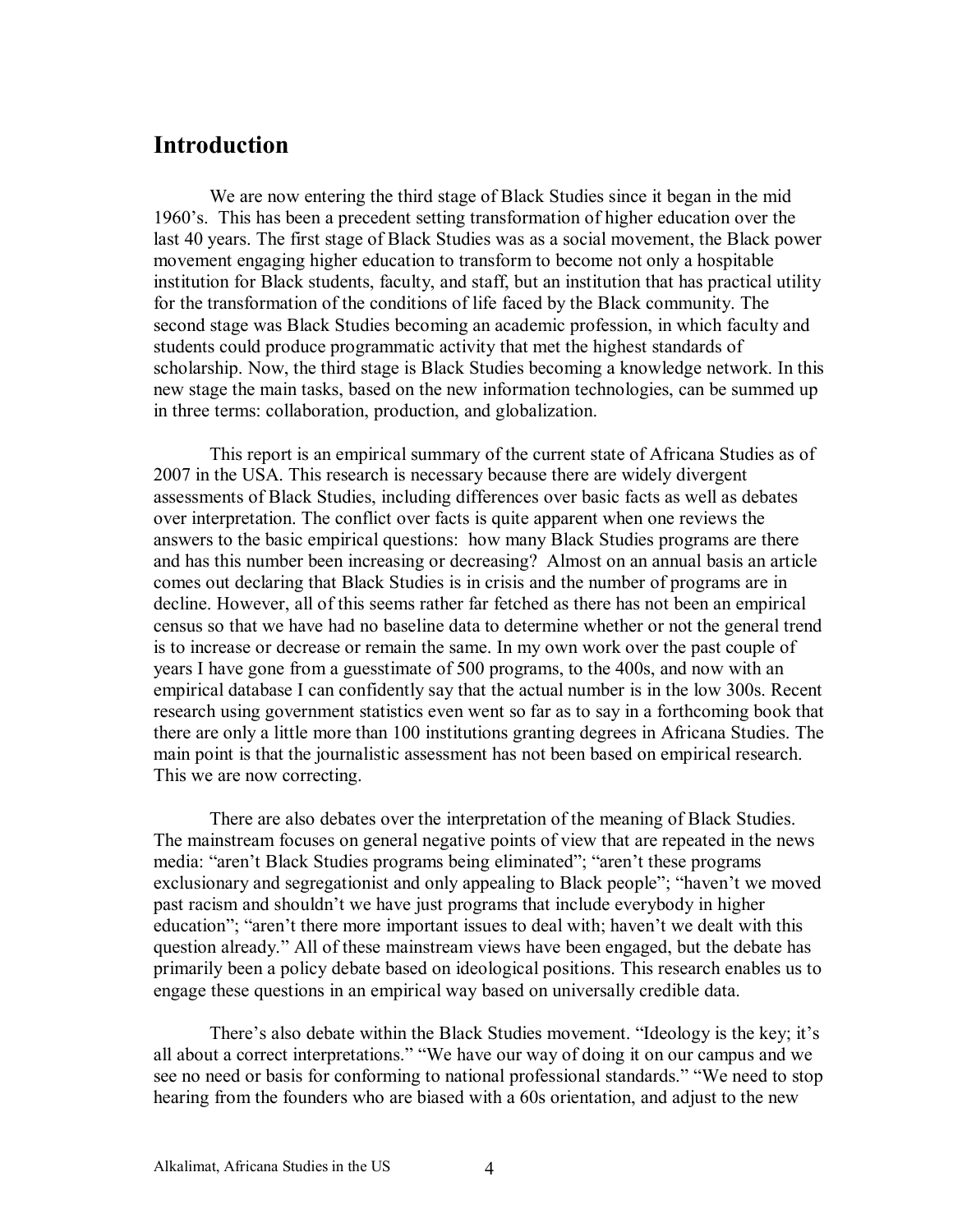world we're living in." These positions have proven to be useful by some in order to initiate activity on each campus, however, the debate today is not so much to continue the debates of yesterday but to ask the question, how do we need to change our approach so we can consolidate our resources and advance the discipline and profession. The key is to make a distinction between what Black Studies is, versus what we would like it to be, because on that basis we can actually change Black Studies from what it is to what we want it to be.

There is also a debate regarding the nature of graduate study in the field. First and foremost there is the question of what constitutes the core body of knowledge and set of methods around which the field maintains its consensus. There is also the question of what organizations, courses, and faculty make up Black Studies as a whole, only really defined by an empirical survey such as we're presenting in this report A major concern is to consolidate the field because then it can be constituted as an organized labor market. Every graduate student in Black Studies is interested in getting a degree so that they can become a professional in the field of Black Studies, in other words to get a job in their profession. This national survey is the first opportunity in recent times to define the labor market.

And last of course is the issue of public accountability. We are in need of transparency so that the campus becomes a reference point for the public. The public support needed to create Black Studies must be transformed into the public support we need for the sustainability of Black Studies. This can only occur with maximum transparency and accountability to the community.

In sum, comprehensive empirical data is necessary information for organizing an academic discipline. In fact, developing discipline of any kind requires organization, and the precondition for good organizing is to have factual data on who is to be in or under the discipline. This kind of data serves multiple constituencies:

- 1. People looking for a degree program;
- 2. Planners and policy makers in education
- 3. Graduate students looking for enrollment or employment
- 4. Faculty looking to relocate and/or find colleagues
- 5. Community activists looking for relevant research and/or academic collaboration.

No research such as in this report can be error free as we are measuring a moving target. We intend to update our data base as new information is accessed so we hope readers will collaborate with us to improve this data base.

### **Method**

Our general approach to this study is based on the D-7 method of research designed as part of the transition from Black Studies to eBlack Studies. This name change indicates that information technology is central to the new paradigm for the field.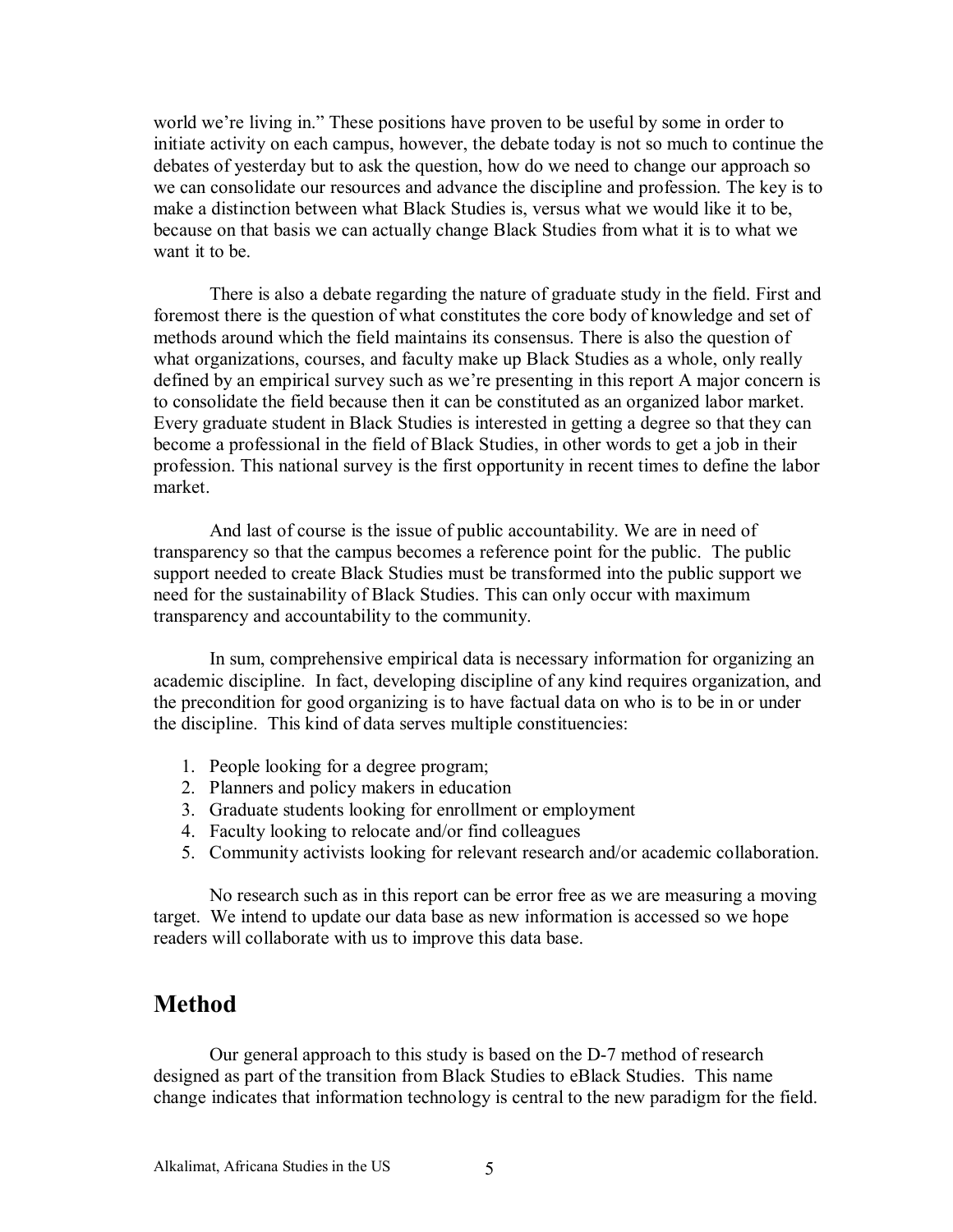As the chart indicates, the D-7 method stands for Definition of the Research Problem, Data Collection, Digitization, Discovery, Design, Dissemination and Difference.

| <b>D1. Definition</b>      | Defining the problem, summing up the relevant literature, formulating<br>the research question and/or hypothesis |
|----------------------------|------------------------------------------------------------------------------------------------------------------|
| <b>D2. Data collection</b> | Operationalizing the variables, drawing a population sample, collecting<br>data regarding the variables          |
| D3. Digitization           | Inputting, scanning, otherwise putting the data on a computer,<br>organized in a useful way                      |
| D4. Discovery              | Analysing the data to test the hypothesis or answer the research<br>question                                     |
| D5. Design                 | Laying out the data and analysis in text, tables, and figures to convey<br>the findings to various audiences     |
| <b>D6. Dissemination</b>   | Sharing the findings with the various audiences as widely and<br>effectively as possible.                        |
| D7. Difference             | Using the research to make a difference in your research community<br>or the larger world                        |

**Table 1. The D-7 method** 

### *D1: Definition*

Our basic question is "What is Black Studies?" Our definition of the problem is simply the need to describe the basic features of academic degree programs that focus on the Black experience. The problem is that no one has constructed a solid empirical database on Black Studies. Our discourse has been ideological. This has been a focus in the field for some time, although there has never been an empirical data set that has been constructed for general use by scholars in the field. Our solution is not only to gather and report some basic data, but also to make it available to the research community for repeated use. In addition, we hope that this data set will be enhanced and expanded by subsequent research so that we can have adequate trend data for a more rigorous study of the history of the field.

These data will be on the US. It is essential that we also include on our research agenda for future reports the forms of academic study outside of the US that focus on the African American, from the UK, France and Germany to Africa, the Caribbean and in Central and South America. In addition to this academic focus on the US it is also necessary to map and analyze the global academic study of Africa and the African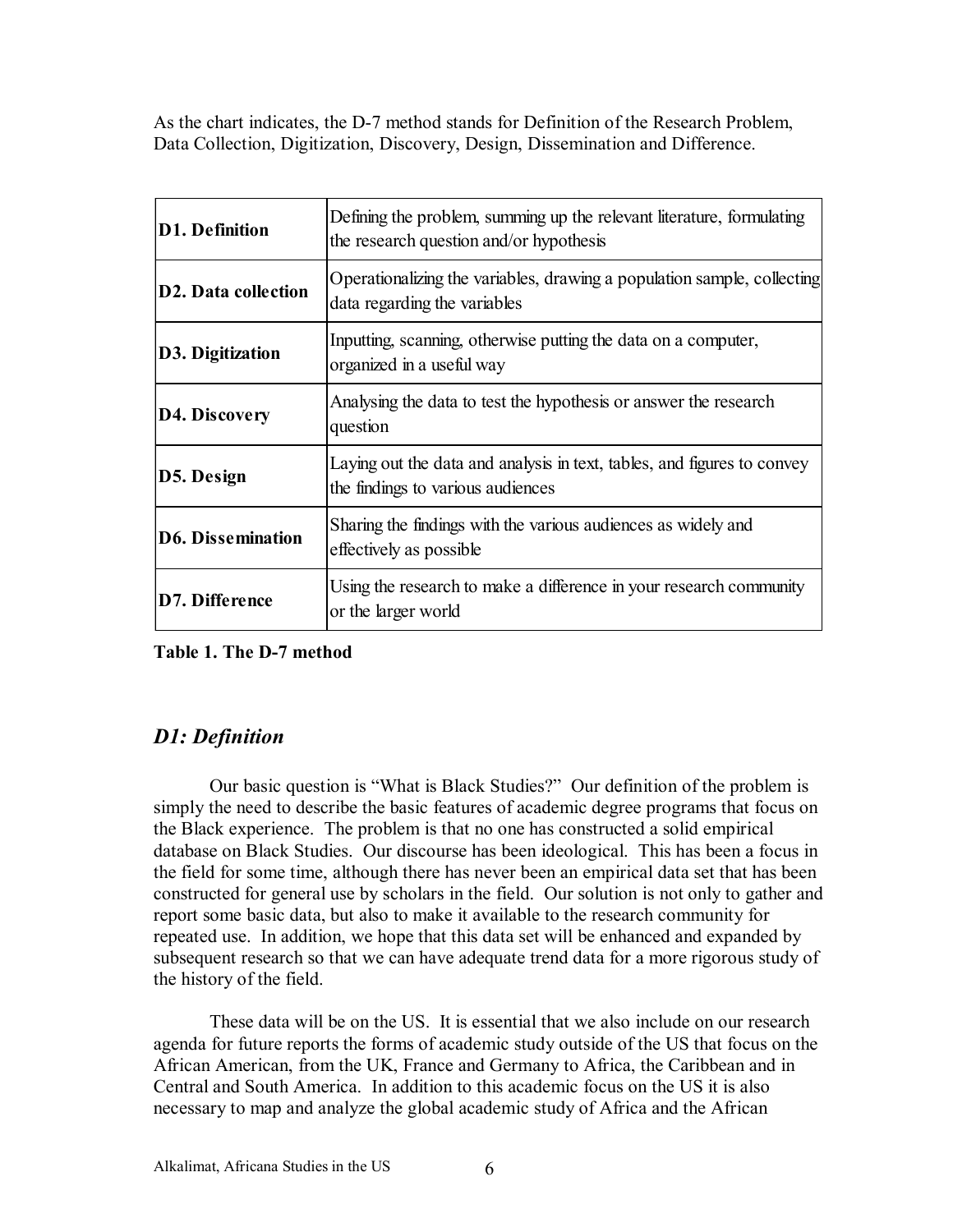Diaspora. If knowledge can be power then this knowledge must be available to the community.

### *D2: Data collection*

Our data collection began with the list of postsecondary educational institutions provided online in each case by the Board of Higher Education (or Regents). A survey of the Web sites of these institutions was done to find which ones offered degrees focusing on the Black experience–specifically African Americans. Once these were identified we had to conduct several additional searches to complete our data collection:

- 1. We downloaded and printed the web site of the academic program.
- 2. We downloaded and printed every course listed as part of the curriculum of the program.
- 3. We identified every faculty member and did an Internet search for background information.
- 4. We used the Census Bureau web site to find socioeconomic and demographic information about the communities in which the academic institutions were located (www.census.gov).
- 5. We obtained data from the *Chronicle of Higher Education* web site.
- 6. We used email to request help in building the data set.

### *D3: Digitization*

Our data sources were online so some of our work was a cut-and-paste operation, taking from one Web site and placing it into one of our worksheets. The data was coded and represented numerically allowing for statistical analysis. The data set is organized into three spreadsheets–institutions, curriculum, and faculty, and all data manipulation and analysis was in Excel.

### *D4: Discovery*

This is a descriptive study that sets forth basic empirical parameters of Black Studies as an academic discipline. There are definite findings to be reported, but perhaps more important is that this report will serve as the base for future studies that can add additional variables to the data set, and measured trend data over time. Toward that end everyone who reads this study is invited to contribute their criticisms and especially new data. This first report is merely a work in progress until it meets our collective standards for accuracy, clarity, and policy relevance.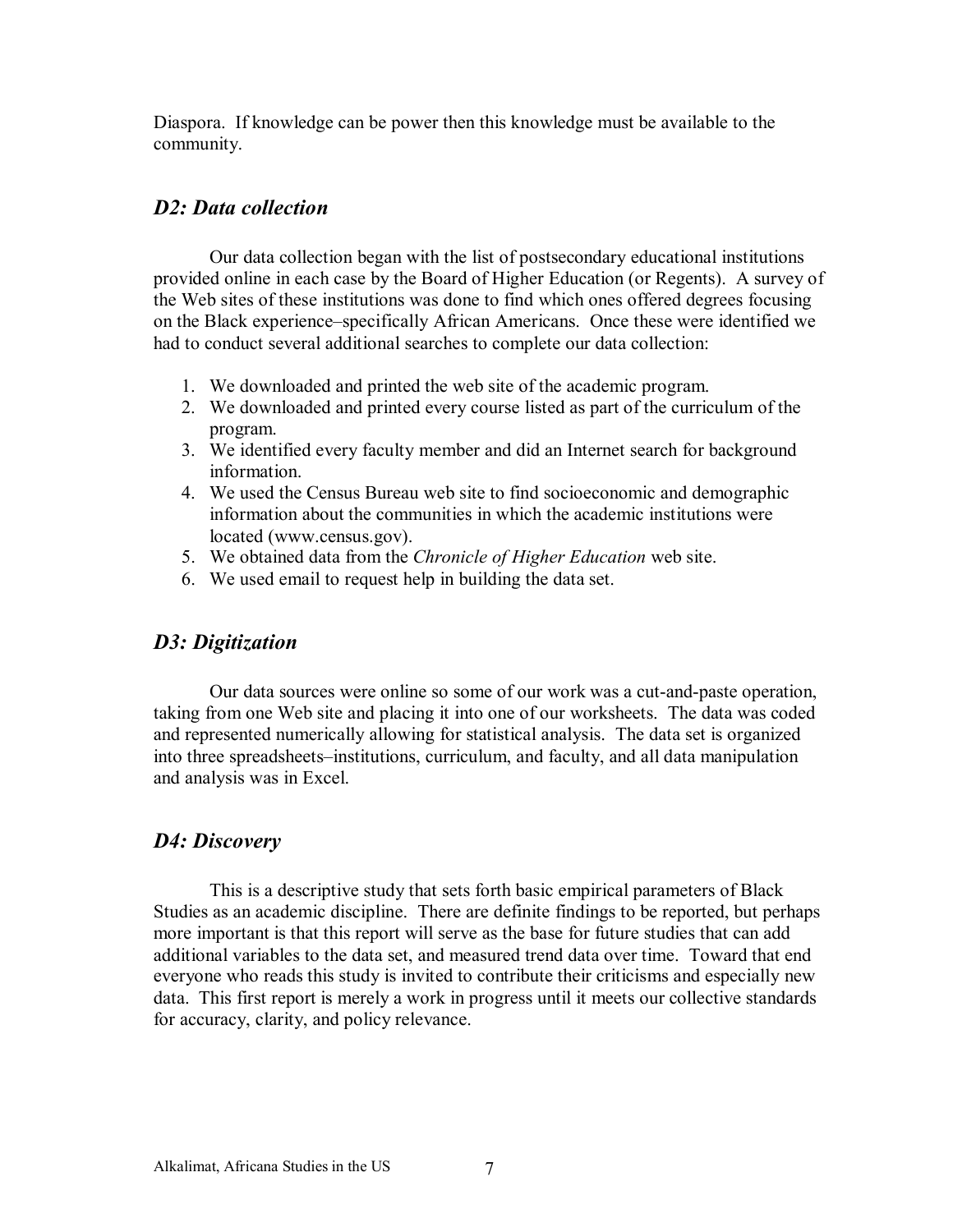### *D5: Design*

This initial report will report some basic findings. A monograph will present all of the analysis including the empirical tables. This monograph will be posted on the Web site http://alkalimat.org/eblackstudies and distributed via email to appropriate lists like H-Afro-Am. The second format will be a journal article that concentrates the findings and integrates them into the general literature.

### *D6: Dissemination*

We will distribute this report at national professional meetings and to all institutions involved. A final revised edition will be widely sent out via the Internet. The journal article will be submitted to a refereed journal in Black Studies. We will also propose discussion of this report in all graduate studies-level programs throughout the country.

### *D7: Difference*

We intend for Black Studies professionals and relevant campus administrators to use this report to make better decisions to position their campus within the national framework. We want to place our findings in the hands of policy makers who can assist with funding and other forms of support for the sustainability of Black Studies. Also, we hope to counter the annual Black Studies obituary in the popular media by demonstrating the scope and achievements of these programs, their continuity and sustainability.

### **Research note**

It is important to contextualize this report. In the recent literature on Africana Studies several distinct research foci can be described.

- 1. Theoretical/ideological models (e.g. Asante, Karenga, Alkalimat)
- 2. Anecdotal historical narratives (e.g. Perry, James, Rooks, Joseph)
- 3. Archive-based case studies (e.g. Small)
- 4. Anthologies (e.g. Norment, Azevedo, Aldridge & Young)
- 5. eBlack Studies Research (e.g. Rojas, Weissinger, Alkalimat)

All of these distinct approaches are making contributions in various ways. However, until now, none have laid a solid empirical foundation for research on the discipline. Our intention is to begin using this report as the research data base we need.

Finally, it is important to clarify what is not in this report: (A) Social context– Community, (B) Institutional Context–Campus, (C) Course Enrollments, (D) Course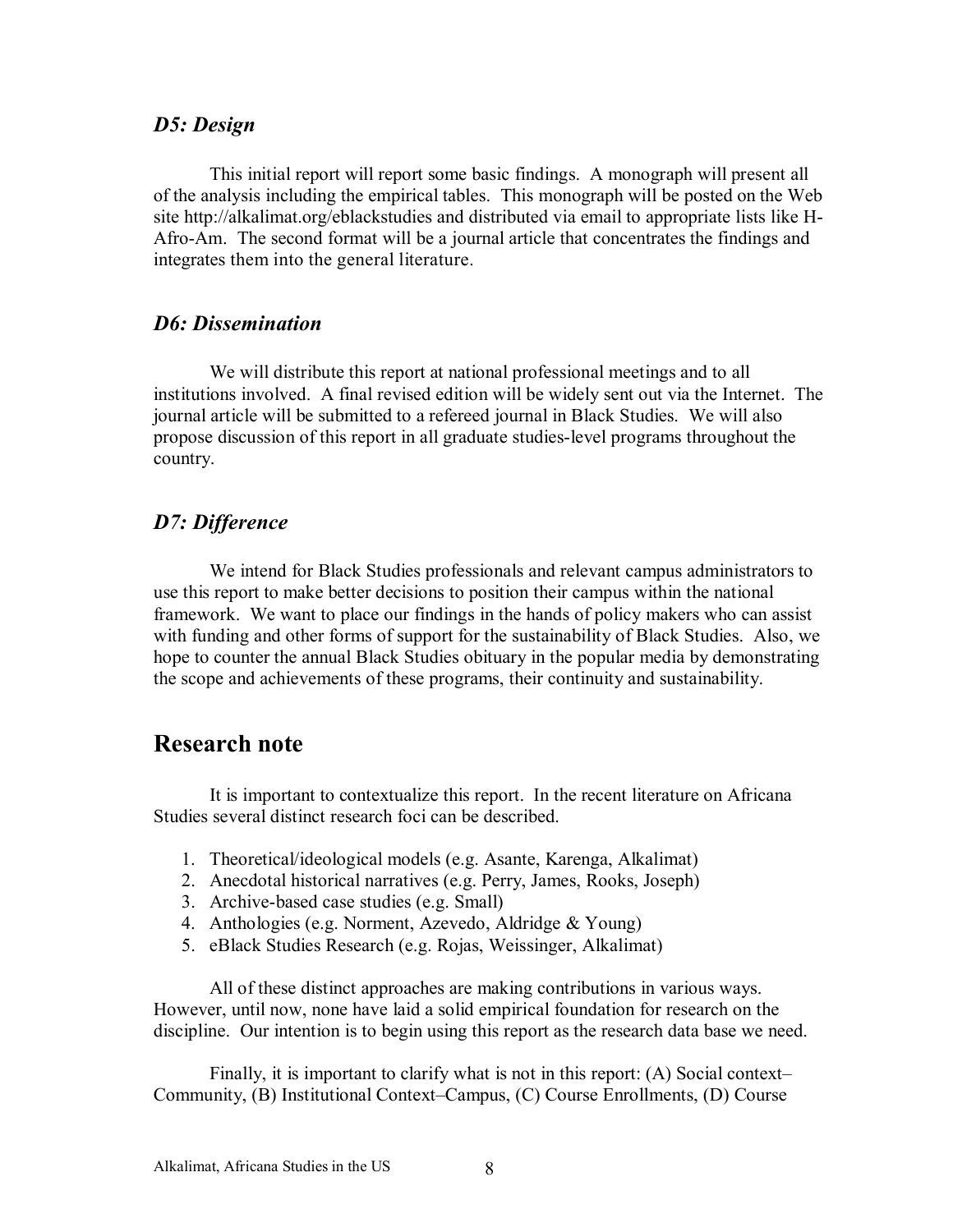Content, (E) Student Involvement, (F) Faculty Evaluations, (G) Black Cultural Centers, (H) Campus Connection to Africa and the African Diaspora, and (I) Campus Political Culture.

The focus of this report is to present baseline empirical information in answer to five basic questions.

- 1. How many Black Studies programs exist?
- 2. What is their substantive focus?
- 3. What is their administrative structure?
- 4. What degrees can you get?
- 5. Where are the specific programs throughout the country?

Each of these questions is addressed by specific tables that will be included in the analysis of this report.

The research and policy development we need in terms of future work might include the following:

- 1. What curriculum foci can be the basis for collaborative unity in curriculum development?
- 2. To what extent are Black Studies programs a labor market (jobs) for graduates of Black Studies PhD programs?
- 3. How many students get degrees in the field and what is the pattern of flow between B.A.'s, M.A.'s, and PhD degrees?
- 4. What patterns of collaborations exist between institutions?
- 5. What patterns of using information technology have emerged and what are our best practices regarding this?
- 6. What is the relationship of campus programs to local regional and national Black communities?

### **Research report**

### *1. How many institutions grant degrees in Africana/Black Studies?*

As table two on page 11 indicates, there are 311 degree granting institutions in the field of Black Studies. However they are not randomly distributed throughout the US. The two regions with states having the smallest Black populations have the largest number of institutions that grant degrees in Black Studies, the East and the West. This is because of the leading role played by New York and California. Of the six states that have at least ten degree granting institutions, two are in the East (Massachusetts and Pennsylvania), two in the South (Florida and Georgia), and two in the Midwest (Illinois and Ohio).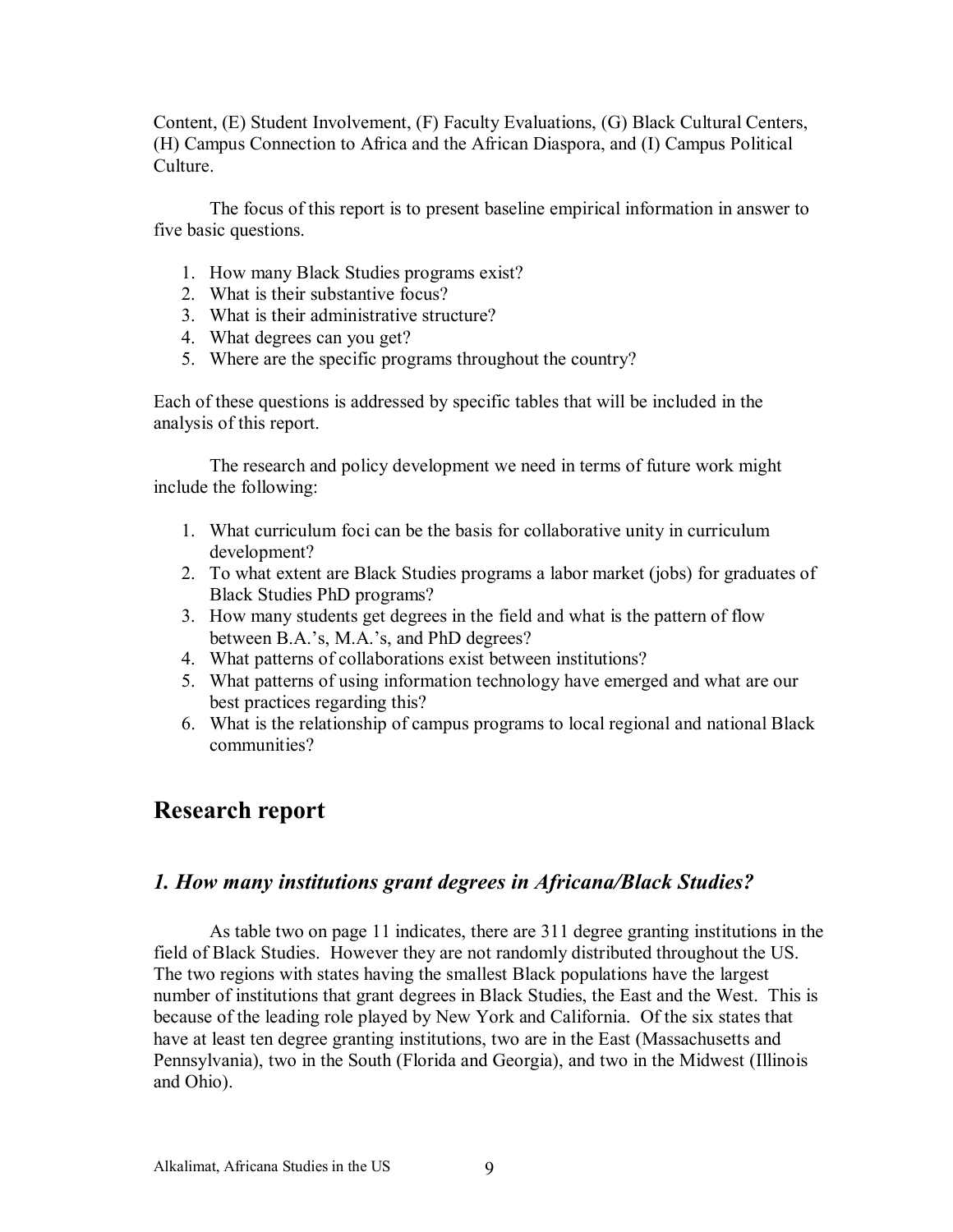At the other end of the spectrum there are nine states with no degrees in the field of Black Studies: Alaska, Hawaii, Idaho, North Dakota, South Dakota, Utah, Vermont, West Virginia, and Wyoming. Every state should at least have a minor offered at the flagship public institution of that state. This is a national responsibility to give students an option to study a national curriculum and not one narrowly limited to the demographics of a state.

In terms of population several states can be identified as either ahead or behind the number of degree programs we would expect. Of course both New York and California lead the country in both total number of Black people and the total number of institutions that grant degrees in Black Studies. Leading in both is what we would expect. However, among the other fifteen states with at least one million African Americans three states stand out as falling short of our expectations. Texas has 3 institutions that grant degrees with population of 2,493,057. Louisiana has 2 institutions that grant degrees with a Black population base of 1,468,317. Mississippi has 1 institution that grants a degree and a population of 1,041,708 African Americans. On the other hand two states far exceed our expectations. Massachusetts has 17 institutions and a population of 398,479. Maine has 3 institutions with a population base of 9,553.

Table three on page 12 lists the states alphabetically and ranked by number of degree granting institutions. This can be the basis for discussions within each state to determine whether Black Studies has its market share of academic turf.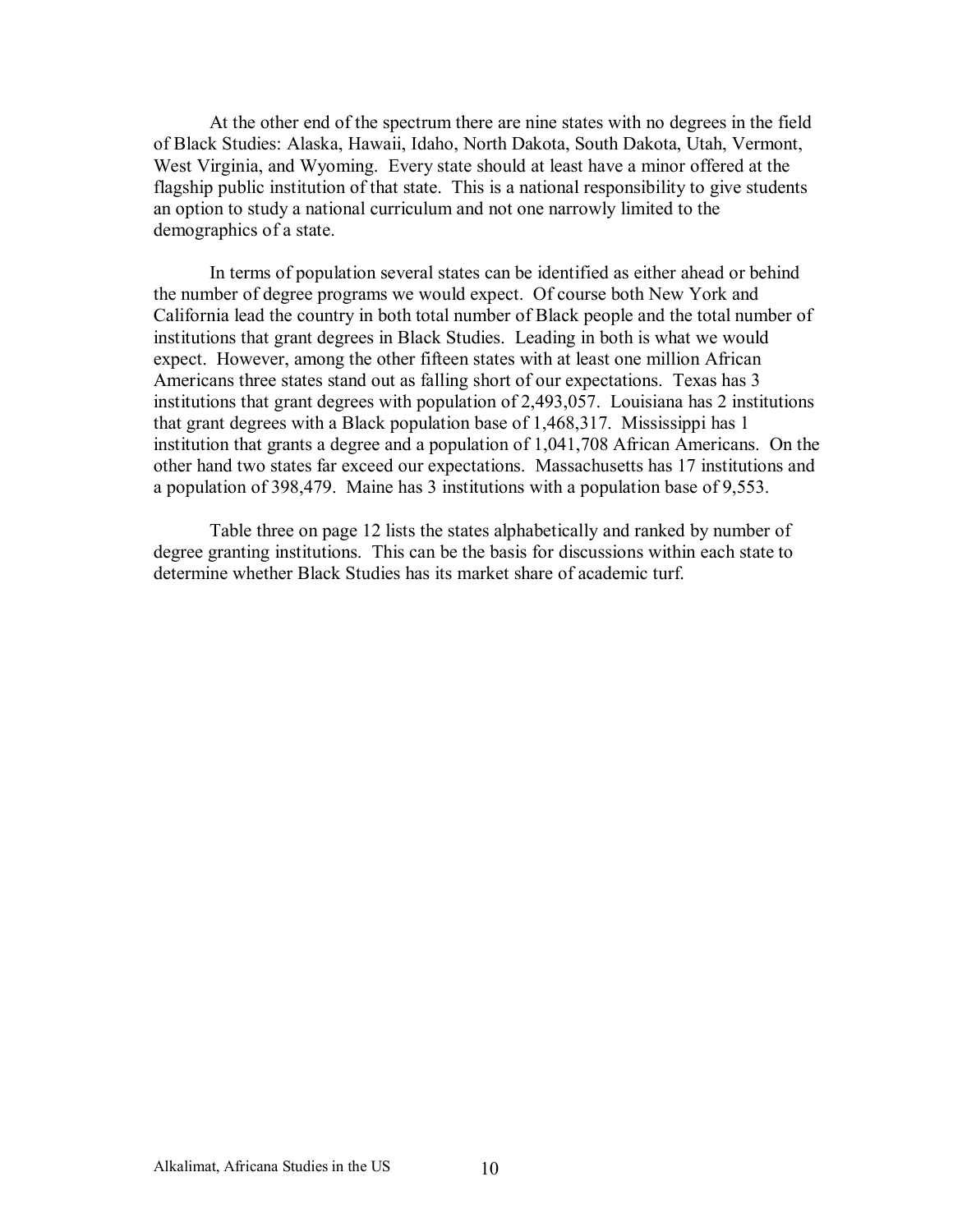|                         |                                            |                         | <b>Black population</b> |
|-------------------------|--------------------------------------------|-------------------------|-------------------------|
|                         | Programs                                   | <b>Black</b> population | as percent              |
| Connecticut             | 6                                          | 339,078                 | 10.0%                   |
| Maine                   | 3                                          | 9,553                   | 0.7%                    |
| Massachusetts           | 17                                         | 398,479                 | 6.3%                    |
| New Hampshire           | 1                                          | 12,218                  | 1.0%                    |
| New Jersey              | $\overline{7}$                             | 1,211,750               | 14.4%                   |
| New York                | 58                                         | 3,234,165               | 17.0%                   |
| Pennsylvania            | 14                                         | 1,289,123               | 10.5%                   |
| Rhode Island            | $\overline{2}$                             | 58,051                  | 5.5%                    |
| Vermont                 | $\boldsymbol{0}$                           | 4,492                   | 0.7%                    |
| <b>East subtotal</b>    | 108                                        | 6,556,909               | 12.2%                   |
| Illinois                | 12                                         | 1,937,671               | 15.6%                   |
| Indiana                 | 6                                          | 538,015                 | 8.8%                    |
| Iowa                    | 4                                          | 72,512                  | 2.5%                    |
| Kansas                  | 4                                          | 170,610                 | 6.3%                    |
| Michigan                | 7                                          | 1,474,613               | 14.8%                   |
| Minnesota               | $\overline{c}$                             | 202,972                 | 4.1%                    |
| Nebraska                | $\overline{2}$                             | 75,833                  | 4.4%                    |
| Ohio                    | 15                                         | 1,372,501               | 12.1%                   |
| Wisconsin               | 4                                          | 326,506                 | 6.1%                    |
| <b>Midwest subtotal</b> | 56                                         | 6,171,233               | 10.8%                   |
| Alabama                 | 3                                          | 1,168,998               | 26.3%                   |
| Arkansas                | $\mathbf{1}$                               | 427,152                 | 16.0%                   |
| Delaware                | $\mathbf{1}$                               | 157,152                 | 20.1%                   |
| District of Columbia    | 3                                          | 350,455                 | 61.3%                   |
| Florida                 | 11                                         | 2,471,730               | 15.5%                   |
| Georgia                 | 10                                         | 2,393,425               | 29.2%                   |
| Kentucky                | 3                                          | 311,878                 | 7.7%                    |
| Louisiana               | $\overline{c}$                             | 1,468,317               | 32.9%                   |
| Maryland                | $\overline{4}$                             | 1,525,036               | 28.8%                   |
| Mississippi             | $\,1$                                      | 1,041,708               | 36.6%                   |
| Missouri                | 5                                          | 655,377                 | 11.7%                   |
| North Carolina          | 8                                          | 1,776,283               | 22.1%                   |
| Oklahoma                |                                            | 284,766                 | 8.3%                    |
| South Carolina          | $\begin{array}{c} 2 \\ 3 \\ 5 \end{array}$ | 1,200,901               | 29.9%                   |
| Tennessee               |                                            | 953,349                 | 16.8%                   |
| Texas                   | $\overline{3}$                             | 2,493,057               | 12.0%                   |
| Virginia                | 6                                          | 1,441,207               | 20.4%                   |
| West Virginia           | $\boldsymbol{0}$                           | 62,817                  | 3.5%                    |
| South subtotal          | 71                                         | 20,183,608              | 19.1%                   |
| Alaska                  | $\boldsymbol{0}$                           | 27,147                  | 4.3%                    |
| Arizona                 | $\overline{2}$                             | 185,599                 | 3.6%                    |
| California              | 60                                         | 2,513,041               | 7.4%                    |
| Colorado                | 5                                          | 190,717                 | 4.4%                    |
| Hawaii                  | $\boldsymbol{0}$                           | 33,343                  | 2.8%                    |
| Idaho                   | $\boldsymbol{0}$                           | 8,127                   | 0.6%                    |
| Montana                 | 1                                          | 4,441                   | 0.5%                    |
| Nevada                  | $\mathbf{1}$                               | 150,508                 | 7.5%                    |
| New Mexico              | $\mathbf{1}$                               | 42,412                  | 2.3%                    |
| North Dakota            | $\boldsymbol{0}$                           | 5,372                   | 0.8%                    |
| Oregon                  | 3                                          | 72,647                  | 2.1%                    |
| South Dakota            | $\boldsymbol{0}$                           | 6,687                   | $0.9\%$                 |
| Utah                    | $\boldsymbol{0}$                           | 24,382                  | 1.1%                    |
| Washington              | 3                                          | 238,398                 | $4.0\%$                 |
| Wyoming                 | $\boldsymbol{0}$                           | 4,863                   | 1.0%                    |
| West subtotal           | 76                                         | 3,507,684               | 5.4%                    |
| <b>Total</b>            | 311                                        | 36,419,434              | 12.9%                   |

**Table 2. Number of Africana degree granting institutions and Black population, by state.**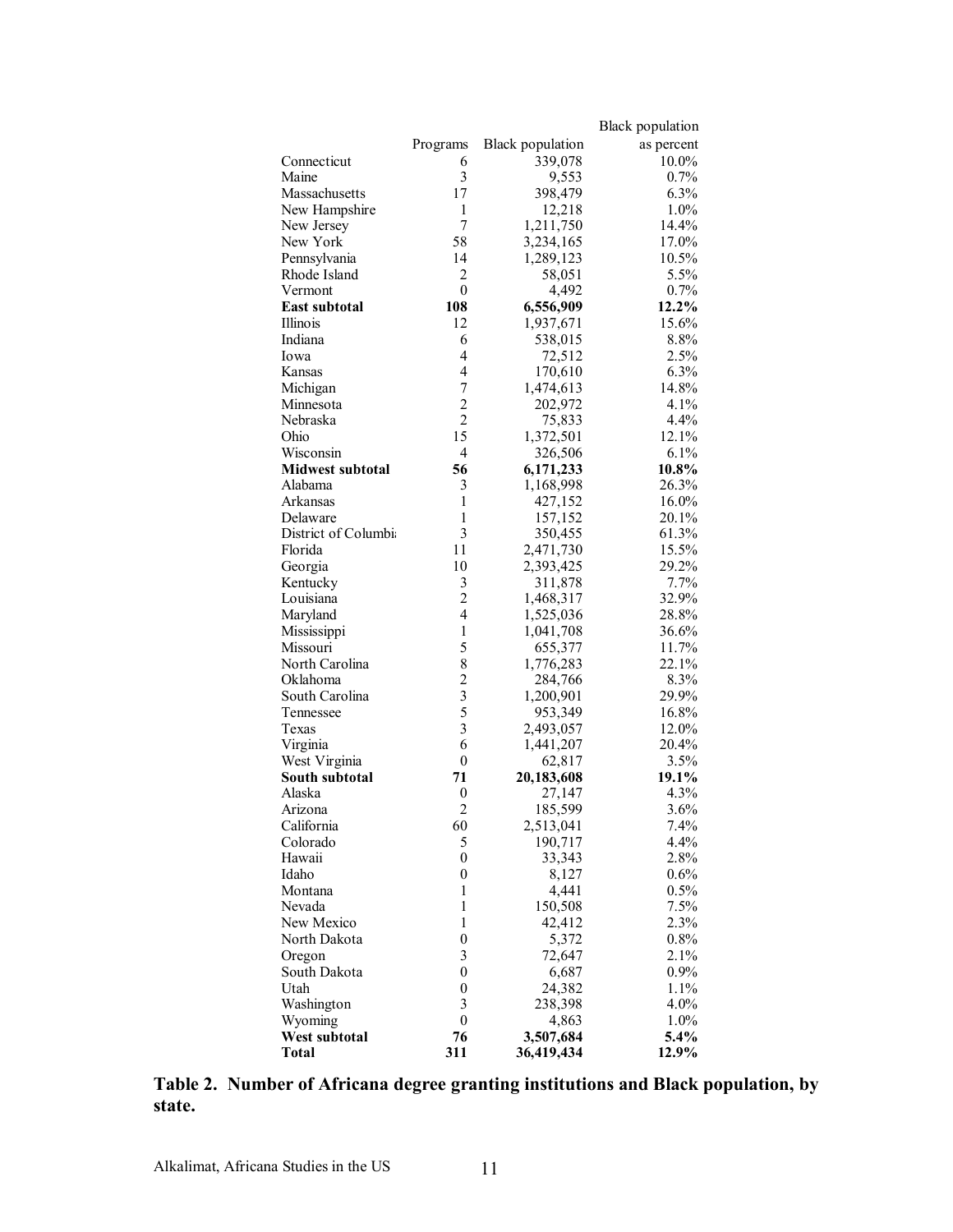| Alabama                  | 3                                | California           | 60                      |
|--------------------------|----------------------------------|----------------------|-------------------------|
| Alaska                   | $\boldsymbol{0}$                 | New York             | 58                      |
| Arizona                  | $\overline{2}$                   | Massachusetts        | 17                      |
| Arkansas                 | $\mathbf{1}$                     | Ohio                 | 15                      |
| California               | 60                               | Pennsylvania         | 14                      |
| Colorado                 | 5                                | Illinois             | 12                      |
| Connecticut              | 6                                | Florida              | 11                      |
| Delaware                 | 1                                | Georgia              | 10                      |
| District of Columbia     | 3                                | North Carolina       | 8                       |
| Florida                  | 11                               | Michigan             | 7                       |
| Georgia                  | 10                               | New Jersey           | 7                       |
| Hawaii                   | $\boldsymbol{0}$                 | Connecticut          | 6                       |
| Idaho                    | $\boldsymbol{0}$                 | Indiana              | 6                       |
| Illinois                 | 12                               | Virginia             | 6                       |
| Indiana                  | 6                                | Colorado             | 5                       |
| Iowa                     | 4                                | Missouri             | 5                       |
| Kansas                   | 4                                | Tennessee            | 5                       |
| Kentucky                 | 3                                | Iowa                 | $\overline{4}$          |
| Louisiana                | $\overline{2}$                   | Kansas               | $\overline{4}$          |
| Maine                    | $\overline{3}$                   | Maryland             | 4                       |
| Maryland                 | 4                                | Wisconsin            | 4                       |
| Massachusetts            | 17                               | Alabama              | 3                       |
| Michigan                 | 7                                | District of Columbia | 3                       |
| Minnesota                | $\overline{c}$                   | Kentucky             | $\overline{\mathbf{3}}$ |
| Mississippi              | 1                                | Maine                | $\overline{\mathbf{3}}$ |
| Missouri                 | 5                                | Oregon               | $\overline{\mathbf{3}}$ |
| Montana                  | 1                                | South Carolina       | $\overline{\mathbf{3}}$ |
| Nebraska                 | $\overline{2}$                   | Texas                | $\overline{\mathbf{3}}$ |
| Nevada                   | 1                                | Washington           | 3                       |
|                          | 1                                | Arizona              | $\overline{2}$          |
| New Hampshire            | 7                                | Louisiana            | $\overline{2}$          |
| New Jersey<br>New Mexico | 1                                | Minnesota            | $\overline{2}$          |
|                          |                                  |                      | $\overline{c}$          |
| New York                 | 58                               | Nebraska<br>Oklahoma | $\overline{2}$          |
| North Carolina           | 8                                |                      | $\overline{2}$          |
| North Dakota             | $\overline{0}$                   | Rhode Island         |                         |
| Ohio                     | 15                               | Arkansas             | 1                       |
| Oklahoma                 | $\overline{2}$<br>$\overline{3}$ | Delaware             | 1                       |
| Oregon                   |                                  | Mississippi          | 1                       |
| Pennsylvania             | 14                               | Montana              | 1                       |
| Rhode Island             | $\overline{c}$                   | Nevada               | 1                       |
| South Carolina           | 3                                | New Hampshire        | 1                       |
| South Dakota             | $\boldsymbol{0}$                 | New Mexico           | 1                       |
| Tennessee                | 5                                | Alaska               | 0                       |
| Texas                    | $\overline{3}$                   | Hawaii               | 0                       |
| Utah                     | $\boldsymbol{0}$                 | Idaho                | 0                       |
| Vermont                  | $\boldsymbol{0}$                 | North Dakota         | 0                       |
| Virginia                 | 6                                | South Dakota         | 0                       |
| Washington               | 3                                | Utah                 | 0                       |
| West Virginia            | $\boldsymbol{0}$                 | Vermont              | 0                       |
| Wisconsin                | 4                                | West Virginia        | 0                       |
| Wyoming                  | $\boldsymbol{0}$                 | Wyoming              | 0                       |
| Total                    | 311                              | Total                | 311                     |

**Table 3. Number of Africana Studies degree programs in each state, ordered alphabetically (left) and by number of programs (right).**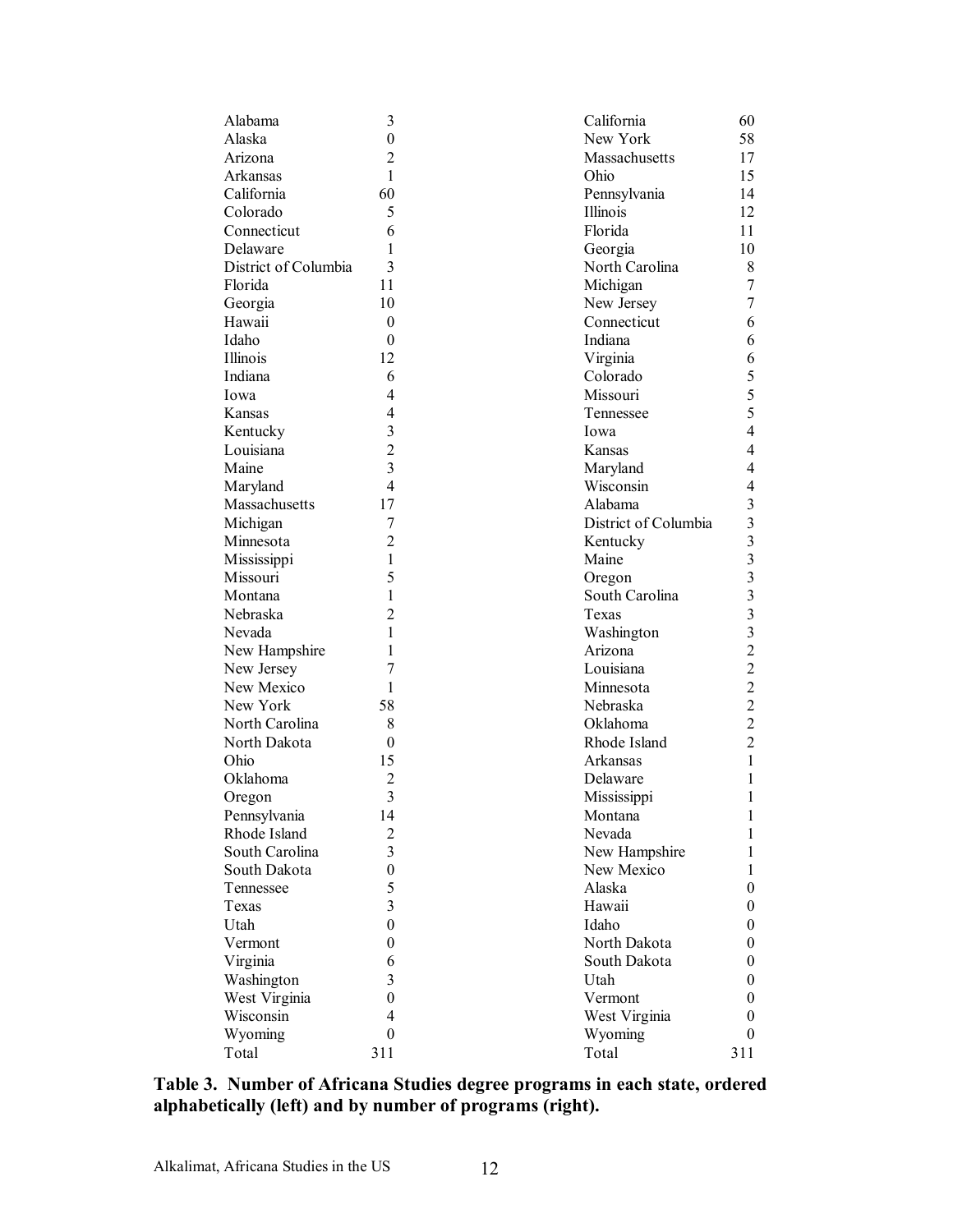Table four indicates that a majority of institutions that grant degrees are in the public sector. On a regional basis this is true for every region except the East. Institutions in the West are twice as likely to be in the public sector than the East. In general this follows the general trend in higher education for private institutions to be more concentrated in the East.

|         | Public institutions | As percent of all institutions |
|---------|---------------------|--------------------------------|
| East    | 38                  | 35%                            |
| Midwest | 37                  | 66%                            |
| South   | 50                  | 70%                            |
| West    | 60                  | 79%                            |
| Total   | 185                 | 59%                            |

**Table 4. Number of public institutions with Africana Studies degree programs, by region, also showing public institutions as a percent of all institutions with programs.** 

### *2. What is their identity/focus?*

Table five gives the distribution of the names of the 311 institutions that grant degrees in Black Studies. About 83% have names that connect with the African Diaspora. This is a high level of consensus on the focus and identity of the field.

It is also interesting to note that a majority of the institutions that use Ethnic in their name are located in California and New York (24 of 42, or 57%). This suggests that the majority of the country has a greater level of consensus, and that the demographic diversity of these border states accounts for unity programs with Latino's and the Caribbean.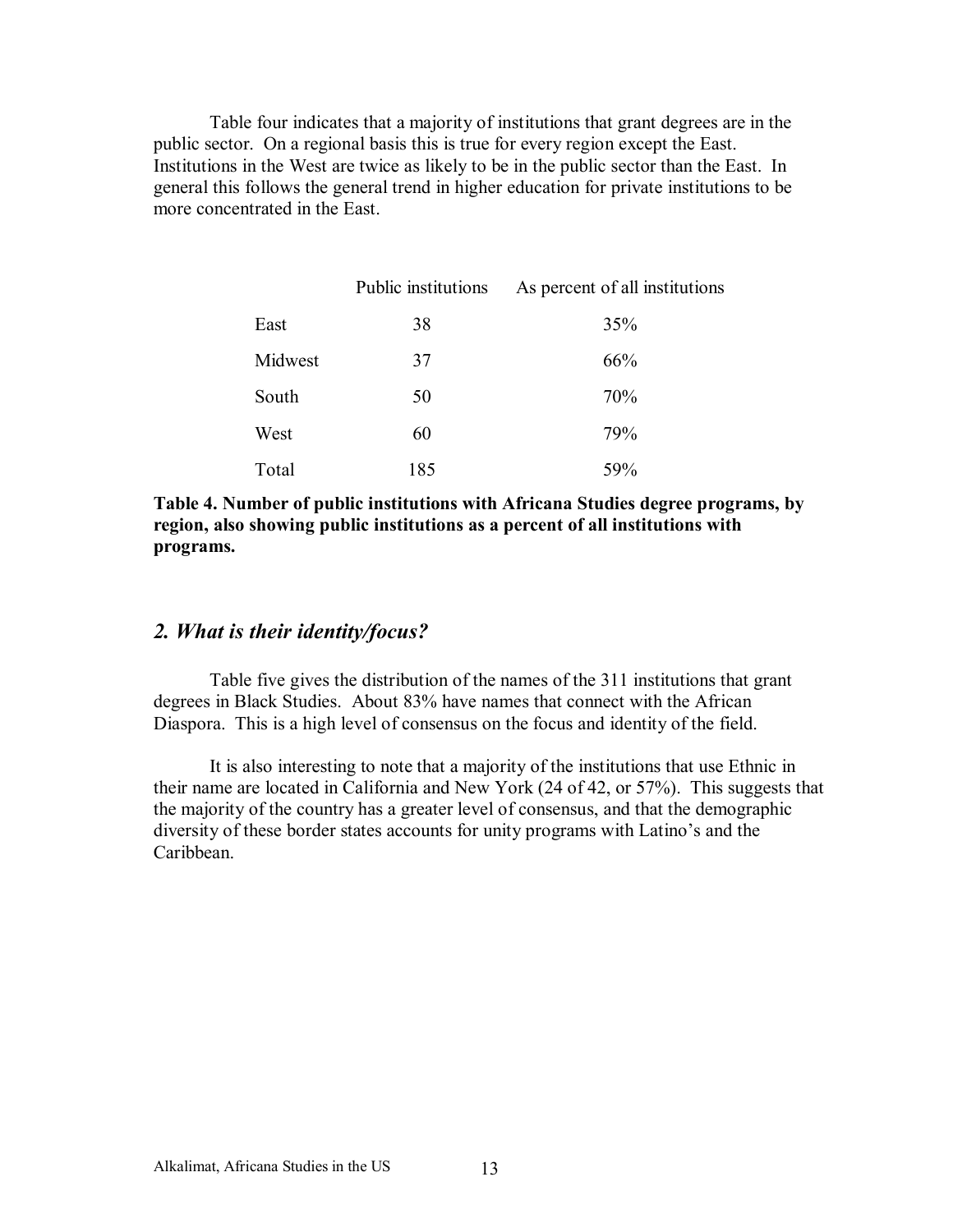| African American or Afro-American | 100            | 32%   |
|-----------------------------------|----------------|-------|
| Africana                          | 63             | 20%   |
| African and African American      | 45             | 14%   |
| <b>Black</b>                      | 37             | 12%   |
| Pan African                       | 7              | $2\%$ |
| African                           | 5              | $2\%$ |
| Africology                        | $\mathbf{1}$   | $0\%$ |
| Diasporic names subtotal          | 258            | 83%   |
| Ethnic                            | 43             | 14%   |
| American                          | 5              | $2\%$ |
| Multicultural                     | $\overline{2}$ | $1\%$ |
| Latin America                     | $\overline{2}$ | $1\%$ |
| Interdisciplinary                 | $\mathbf{1}$   | 0%    |
| Other names subtotal              | 53             | 17%   |
| <b>Total</b>                      | 311            | 100%  |

**Table 5. Names of academic units offering Africana Studies degrees.** 

Table six clarifies this further as it indicates a high level of consensus on a Diasporic focus for the field. The West is the one region that deviates from this general pattern with slightly more than half of the institution with a Diasporic focus.

|                              | East | Midwest                                        | South  | West | Total |
|------------------------------|------|------------------------------------------------|--------|------|-------|
|                              |      | $N = 108$ $N = 56$ $N = 71$ $N = 76$ $N = 311$ |        |      |       |
| Percent with Diasporic names | 91%  | $91\%$                                         | $93\%$ | 57%  | 83%   |

**Table 6. Percent of academic units which use a Diasporic name, by region.**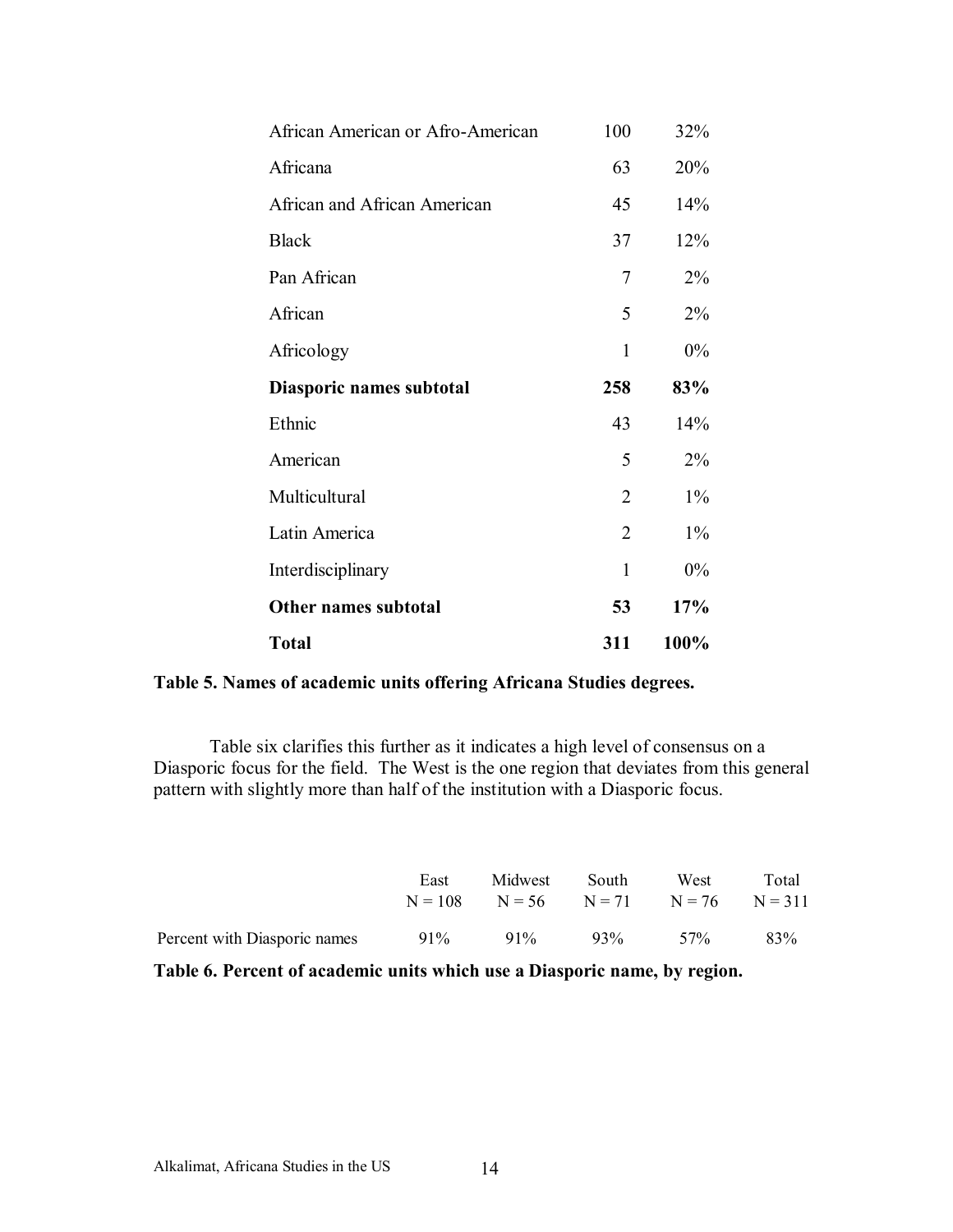### *3. What is the administrative structure?*

Table seven indicates that one third of all institutional structures are departments. In table eight, regional data are reported. Both the South and the West deviates the most. The South has less and the West has more departments than expected. The South remains a region with the greatest concentration of African American population. It also retains a legacy of racist repression hence it is not a surprise that the fight for Black Studies would have achieved less permanence here than elsewhere. In the west on the other hand it appears that the demographic imperative for coalition politics to unite Blacks and Latinos has led to the pattern of greatest permanence. There is wisdom in these numbers.

| Department          | 100 | 32%  |
|---------------------|-----|------|
| Program             | 168 | 54%  |
| Center or Institute | 15  | 5%   |
| Other               | 28  | 9%   |
| Total               | 311 | 100% |

#### **Table 7. Structure of academic units.**

|                                  | East | Midwest<br>$N = 108$ $N = 56$ $N = 71$ $N = 76$ $N = 313$ | South  | West   | Total |
|----------------------------------|------|-----------------------------------------------------------|--------|--------|-------|
| Percent organized as departments | 29%  | 39%                                                       | $11\%$ | $51\%$ | 32%   |

**Table 8. Percent of academic units organized as departments, by region.** 

### *4. What degrees are granted?*

There are a full range of degree programs. The ratio that stands out is the number of PhD programs to the total number of institutions. This ratio sets up parameters for the Black Studies labor market, how many jobs will be needed and how many people are in the PhD pipeline. For example, if the 311 institutions have 100 job openings a year (25 tenure track, 25 contract for a year, 50 to teach one or more courses). There would be a need for 25 people with the PhD degree, and 75 people such as graduate students or ABD's. There are fewer than 10 PhDs granted in Africana Studies each year.

Additionally there is a generational sea change taking place among the faculty. After 30 to 40 years of service the founding generation is retiring. Over the next 10 years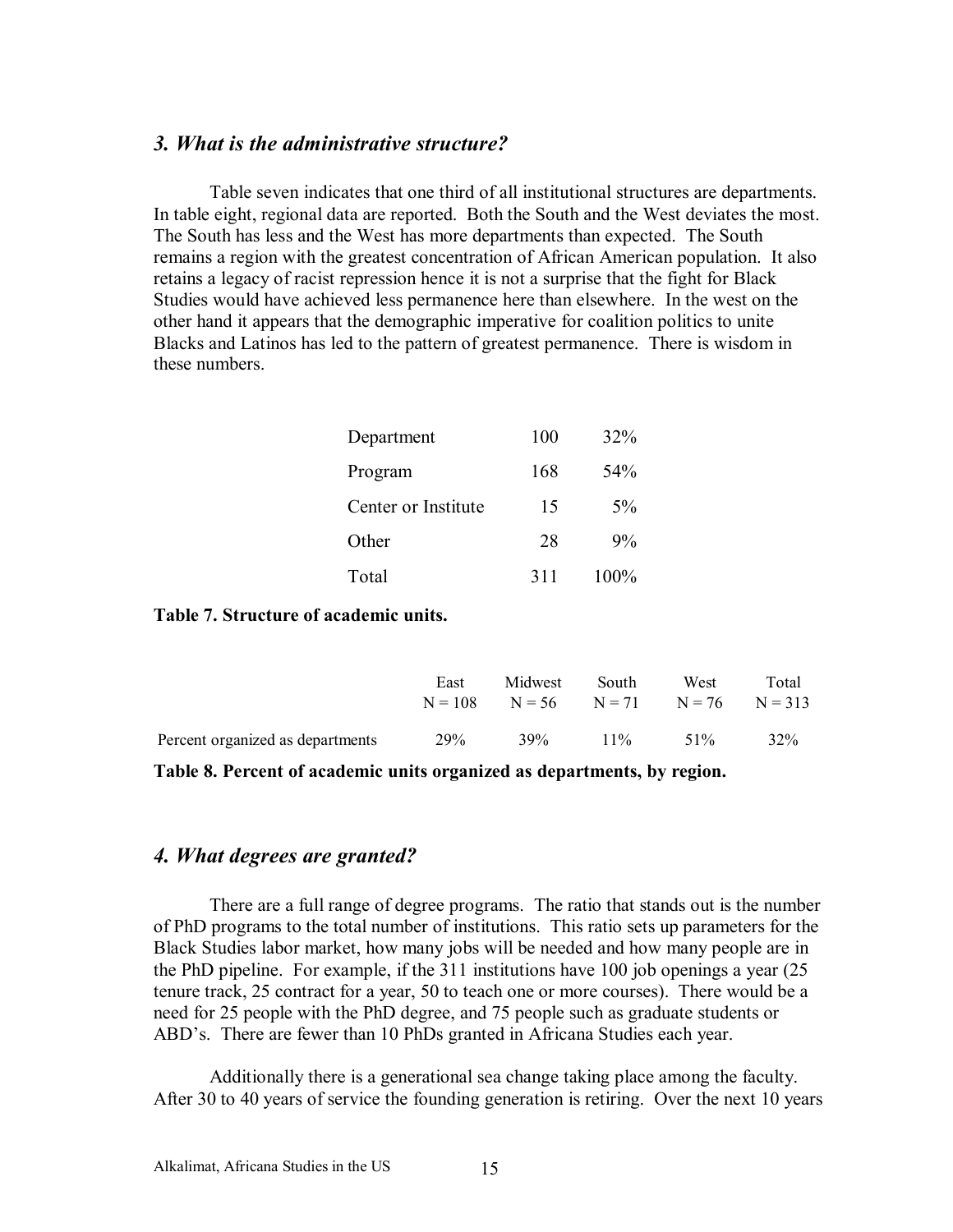there will likely be a 20-30 % faculty turnover. This removes a senior layer and opens up a junior layer. Black Studies as a labor market deserves more attention.

| Doctoral degree           |     |
|---------------------------|-----|
| Master's degree           | 21  |
| Bachelor's degree (major) | 158 |
| Bachelor's degree (minor) | 88  |
| Associate's degree        | 10  |
| Other                     | 25  |
| Total                     | 311 |

### **Table 9. Highest degrees offered by academic units.**

Table ten indicates that there is relative comparability across the regions with South only lagging slightly behind.

|                                  | East<br>$N = 108$ | Midwest<br>$N = 56$ | South<br>$N = 71$ | West<br>$N = 76$ | Total<br>$N = 313$ |
|----------------------------------|-------------------|---------------------|-------------------|------------------|--------------------|
| Percent offering bachelor's      |                   |                     |                   |                  |                    |
| degree (major) as highest degree | 50%               | $52\%$              | 44%               | 58%              | $51\%$             |

Table 10. Percent of academic units offering a bachelor's degree, or major, as **highest degree offered, by region.** 

### *5. What graduate study opportunities exist?*

There is dynamic growth in the number of institutions offering advanced study of the African American experience. At the PhD level there are three main kinds of degree administrative structures:

- 1. A formal unit dedicated to Africana Studies (e.g. Temple University)
- 2. A formal unit dedicated to Ethnic Studies (e.g. UC San Diego)
- 3. Within or partnering with a discipline (e.g. Yale)

Strictly speaking then there are 6 PhD departments or programs in Africana Studies and another four or more with this expanded definition. There would be even more if we included PhD minors, certificates, and so on.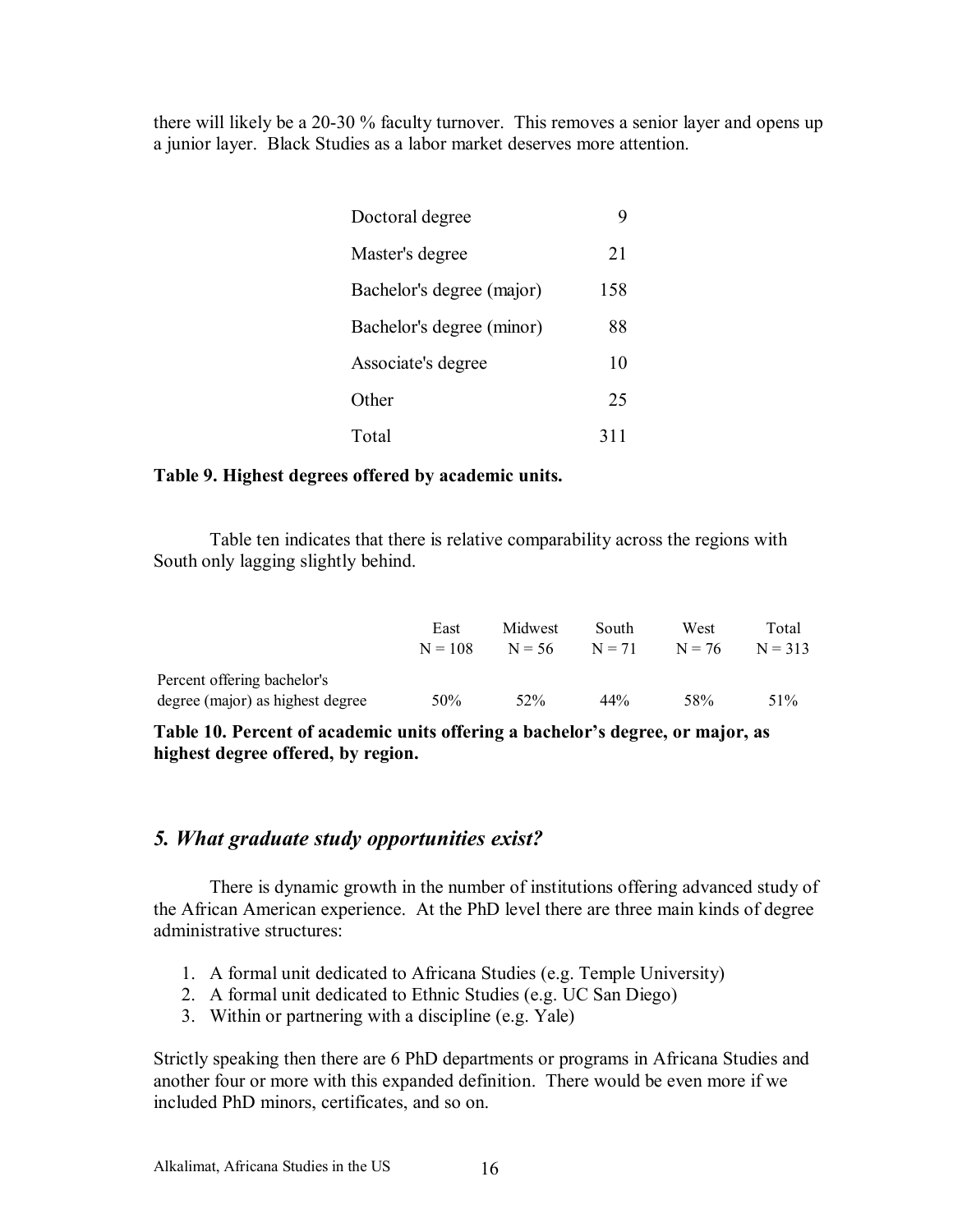| Institution                                 | Program                                   | Highest degree                              |
|---------------------------------------------|-------------------------------------------|---------------------------------------------|
| <b>Harvard University</b>                   | Afro-American Research                    | PhD                                         |
| Michigan State University                   | African American and African Studies      | PhD                                         |
| Morgan State University                     | African American and African Diaspora     | PhD                                         |
| Northwestern University                     | African-American Studies                  | PhD                                         |
| Temple University                           | African American Studies                  | PhD                                         |
| University of California, Berkeley          | <b>African American Studies</b>           | PhD                                         |
| University of California, San Diego         | <b>Ethnic Studies</b>                     | PhD                                         |
| University of Massachusetts-Amherst         | Afro-American Studies                     | PhD                                         |
| University of Southern California           | African American Studies                  | PhD                                         |
| Yale University                             | Afro-American Studies                     | PhD                                         |
| <b>Boston University</b>                    | <b>African Studies</b>                    | <b>MA</b>                                   |
| Clark Atlanta University                    | African and African American Studies      | <b>MA</b>                                   |
| Columbia University                         | African-American Studies                  | <b>MA</b>                                   |
| <b>Cornell University</b>                   | Africana Studies                          | <b>MA</b>                                   |
| Florida International University            | African-New World Studies                 | <b>MA</b>                                   |
| Graduate Center City University of New York | Africana Studies                          | <b>MA</b>                                   |
| Indiana University                          | Afro-American Studies                     | <b>MA</b>                                   |
| New York University                         | Africana Studies                          | <b>MA</b>                                   |
| Ohio State University                       | African American and African Studies      | <b>MA</b>                                   |
| <b>Syracuse University</b>                  | <b>African American Studies</b>           | <b>MA</b>                                   |
| University at Albany SUNY                   | Africana Studies                          | <b>MA</b>                                   |
| University of California, Los Angeles       | Afro-American Studies                     | <b>MA</b>                                   |
| University of Chicago                       | African and African American Studies      | <b>MA</b>                                   |
| University of Iowa                          | <b>African American Studies</b>           | <b>MA</b>                                   |
| University of Louisville                    | Pan-African Studies                       | MA                                          |
| University of South Carolina                | African American Studies                  | MA                                          |
| University of South Florida                 | Africana Studies                          | MA                                          |
| University of Texas at Austin               | African Diaspora Studies in Latin America | MA                                          |
| University of Wisconsin-Madison             | Afro-American Studies                     | MA                                          |
| University of Wisconsin-Milwaukee           | Africology                                | MA                                          |
| University of Virginia                      | Afro-American and African Studies         | post-doctoral program,<br>no degree offered |

### **Table 11. Graduate programs.**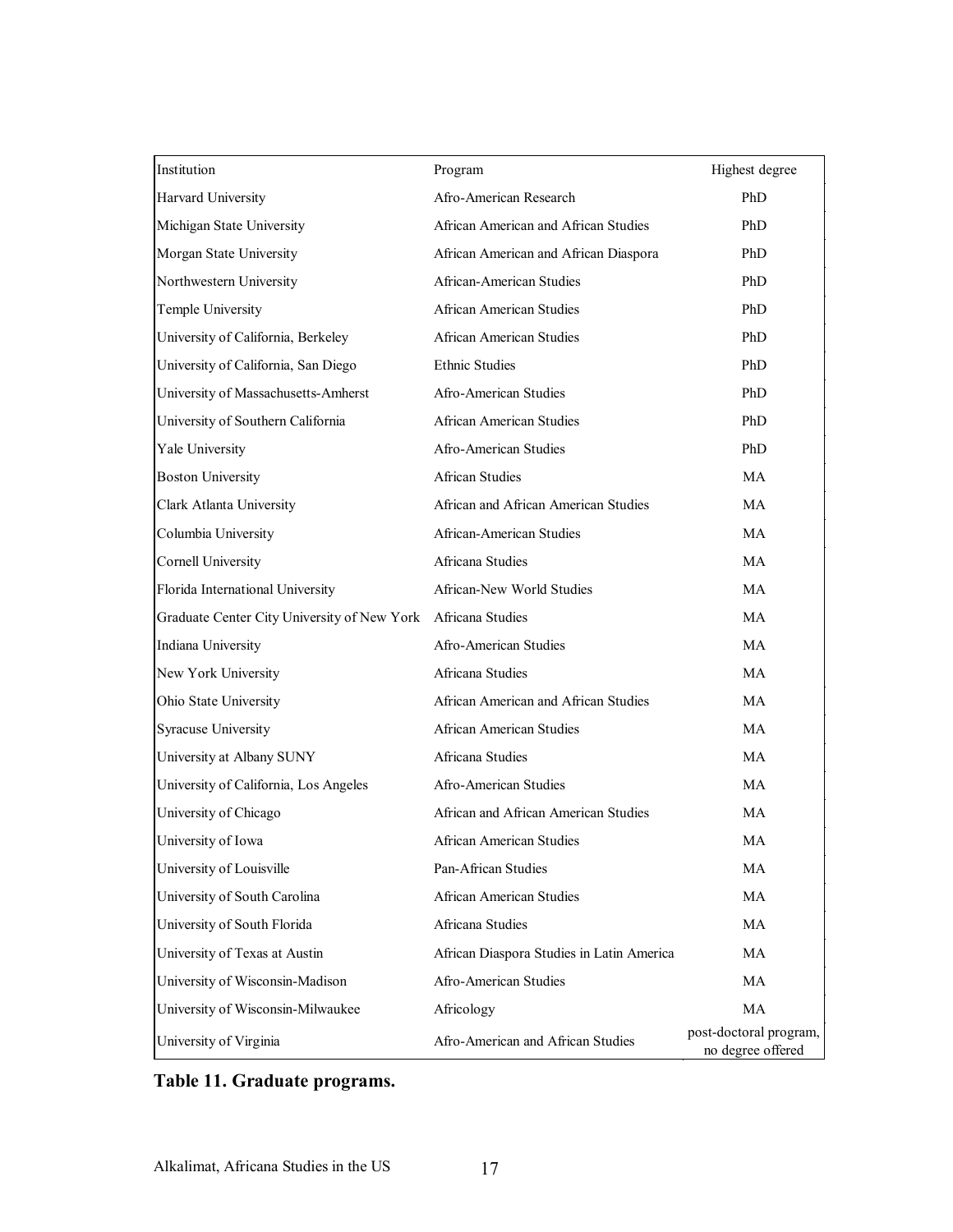### **Appendix: Directory of Africana Studies academic programs**

#### **State**

Alabama

 Birmingham-Southern College Latin American Studies University of Alabama African American Studies University of South Alabama African American Studies

### Arizona

University of Arizona **Africana** Studies

Arkansas

### California

 California Polytechnic State University Ethnic Studies City College of San Francisco African American Studies Claremont Graduate University Africana Studies Claremont McKenna College Black Studies Contra Costa College African American Studies Cosumnes River College Ethnic Studies CSU Dominguez Hills Africana Studies CSU East Bay Ethnic Studies CSU Fullerton Afro-Ethnic Studies CSU Long Beach Black Studies CSU Los Angeles Pan-African Studies CSU Northridge Pan-African Studies CSU Sacramento Ethnic Studies/Pan-African Studies CSU San Bernardino Ethnic Studies CSU San Marcos Ethnic Studies CSU Stanislaus Ethnic Studies Humboldt State University Ethnic Studies Los Angeles City College American Cultures

### **Institution Program**

Arizona State University African and African American Studies

University of Arkansas African American Studies

CSU Fresno Africana and American Indian Studies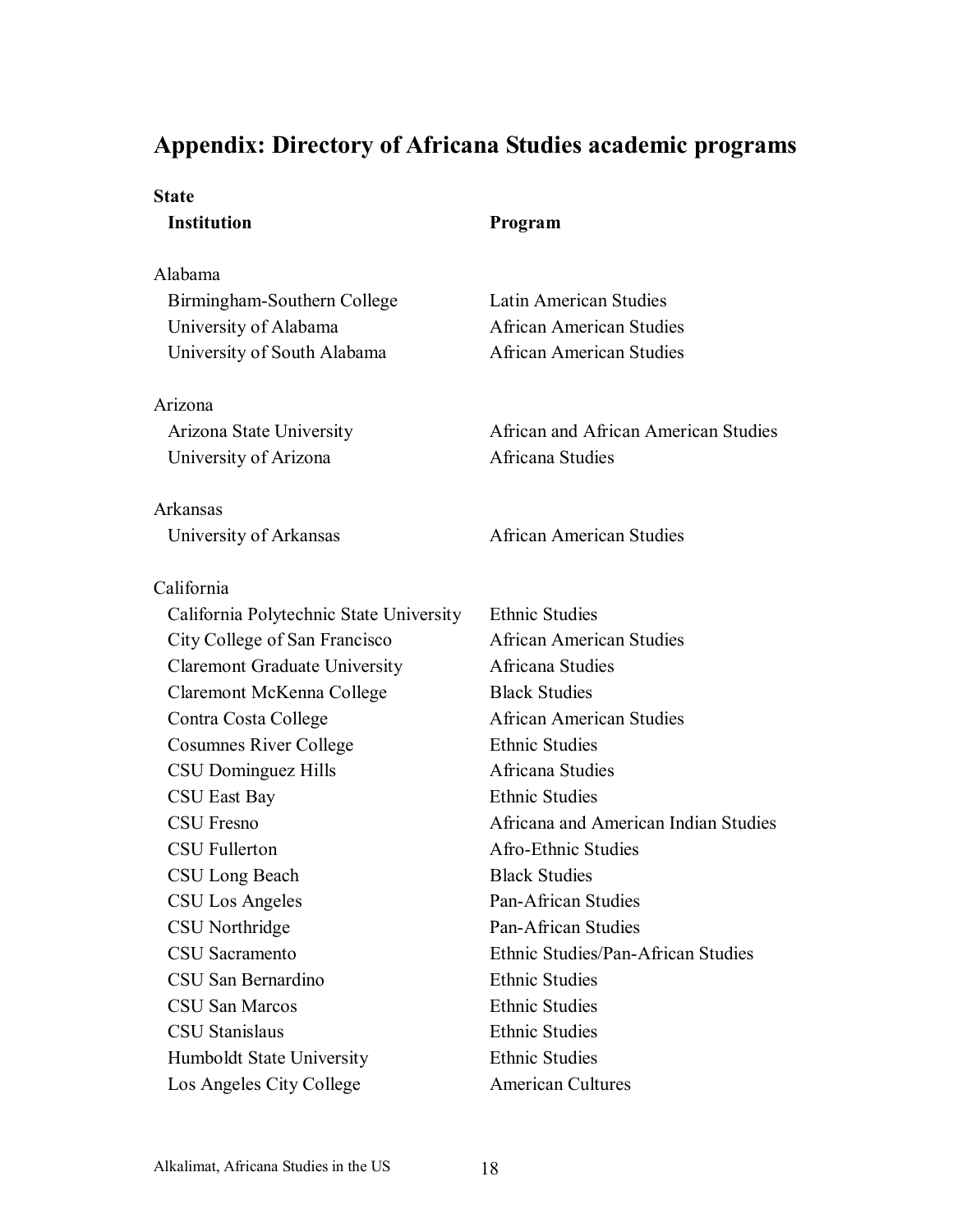Los Angeles Mission College African American Studies Los Angeles Valley College Ethnic Studies Loyola Marymount University African-American Studies Mendocino College Ethnic Studies Merritt College Ethnic Studies Mills College Ethnic Studies Orange Coast College Ethnic Studies Pepperdine University African-American Studies Pitzer College Black Studies Pomona College Black Studies

Sacramento City College Ethnic Studies San Diego City College Black Studies San Diego Mesa College Black Studies San Diego Miramar College Black Studies San Diego State University Africana Studies San Francisco State University Black Studies San Jose State University African-American Studies Santa Ana College Ethnic Studies Scripps College Black Studies Solano Community College Ethnic Studies Sonoma State University **American Multicultural Studies** Southwestern College African-American Studies UC Berkeley **African American Studies** UC Irvine **African American Studies** UC Los Angeles Afro-American Studies UC Riverside Ethnic Studies UC San Diego Ethnic Studies UC Santa Barbara **Black Studies** UC Santa Cruz **American Studies** University of La Verne Ethnic Studies University of Redlands Race and Ethnic Studies University of San Diego Ethnic Studies University of San Francisco African Area Studies University of Southern California American Studies and Ethnicity

Riverside Community College History, Philosophy, Humanities and Ethnic **Studies**  Stanford University African and African American Studies UC Davis **Example 2 1 1 African American and African Studies**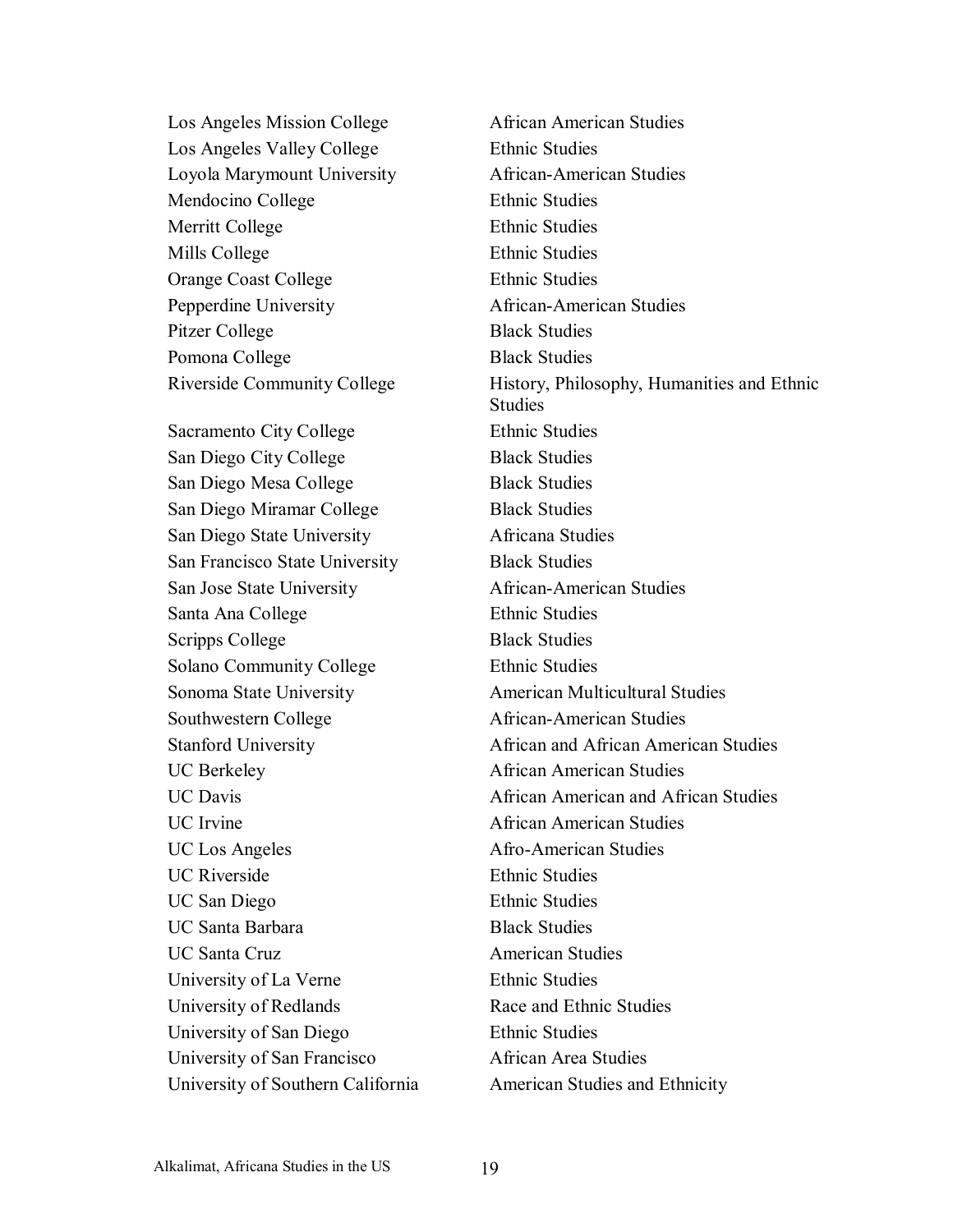University of the Pacific Ethnic Studies Ventura College **African-American Studies** West Los Angeles College African-American Studies Yuba College Ethnic Studies

Colorado Colorado College Black Studies Colorado State University American Ethnicity Metropolitan College of Denver African American Studies University of Colorado Ethnic Studies University of Northern Colorado Africana Studies

**Connecticut** Connecticut College Africana Studies Fairfield University Black Studies

Delaware University of Delaware **African Studies** 

District of Columbia George Washington University Africana Studies Georgetown University African American Studies Howard University **Afro-American Studies** 

### Florida

Florida A&M University (HBCU) African American Studies Florida Atlantic University Ethnic Studies Florida International University African-New World Studies Florida State University **African American Studies**  Nova Southeastern University Latin and Caribbean Studies St. Petersburg College African American Studies University of Central Florida African American Studies University of Florida African American Studies

 University of Connecticut African American Studies University of Hartford African American Studies Wesleyan University African American Studies Yale University African American Studies

Rollins College **African**/African American Studies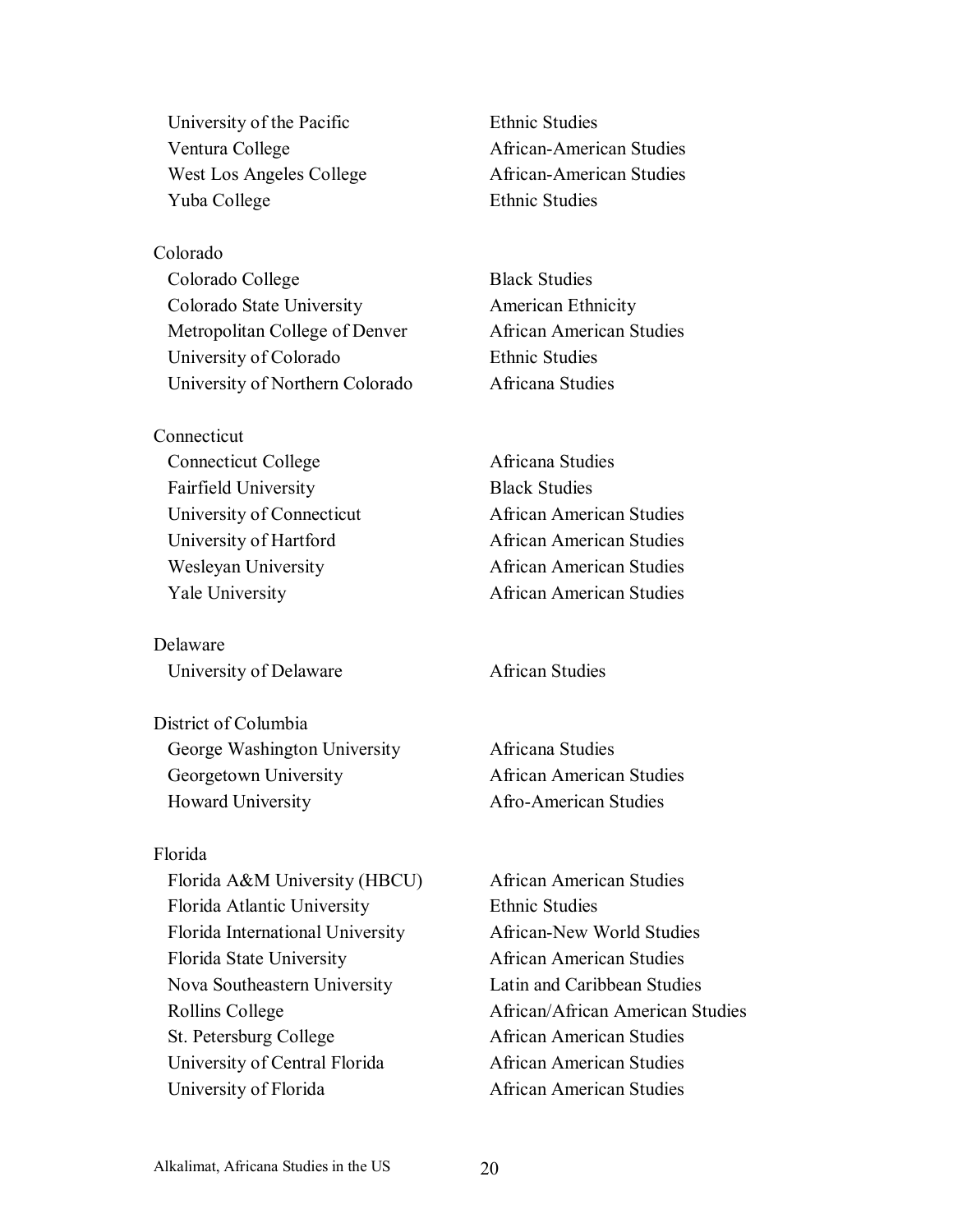University of Miami African American Studies University of South Florida Africana Studies

#### Georgia

Agnes Scott College **Africana** Studies Emory University African American Studies Georgia College and State University African Studies and Black Studies Georgia Institute of Technology African American Studies Georgia Southern University Africana Studies Georgia State University African American Studies Morehouse College **African American Studies** Savannah State University Africana Studies

Illinois

Augustana College African-American Studies Bradley University **African-American Studies**  Eastern Illinois University African-American Studies Loyola University Chicago Black World Studies North Park University Africana Studies Northern Illinois University Black Studies Northwestern University African-American Studies Southern Illinois University Carbondale Black American Studies University of Chicago African and African American Studies University of Illinois-Chicago African-American Studies University of Illinois-Urbana-Champaign Afro-American Studies Western Illinois University African American Studies

#### Indiana

 Indiana State University Africana Studies Indiana University Afro-American Studies

 Clark Atlanta University African and African American Studies University of Georgia Institute for African American Studies

Ball State University **African American Studies** Purdue University **African American Studies** University of Notre Dame African and African-American Studies Valparaiso University Ethnic Studies, Interdisciplinary

#### Iowa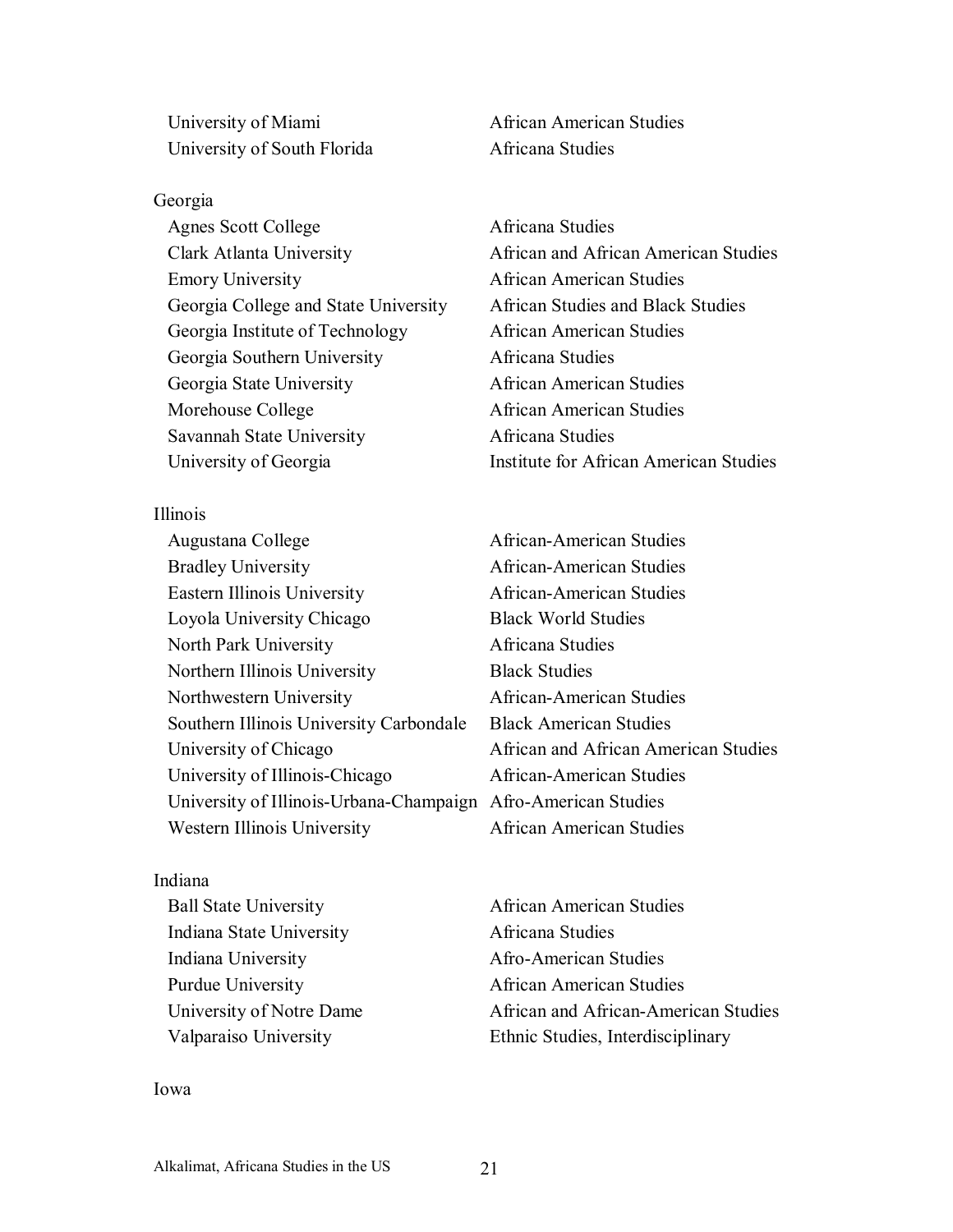Grinnell College Africana Studies

Kansas Emporia State University Ethnic and Gender Studies Fort Hayes State University Ethnic Studies Wichita State University **Ethnic Studies** 

Kentucky Kentucky State University **African American Studies**  University of Kentucky African American Studies University of Louisville Pan-African Studies

Louisiana

Maine

Maryland

Coe College **African American Studies**  Iowa State Universtity African American Studies University of Iowa African American Studies

University of Kansas African and African American Studies

 Louisiana State University African and African American Studies Tulane University African and African Diaspora Studies

Bates College **African American Studies** Bowdoin College **Africana** Studies Colby College **African American Studies** 

 Frostburg State University African American Studies Morgan State University African American Studies University of Maryland Afro-American Studies University of Maryland Baltimore County Africana Studies

**Massachusetts** 

 Amherst University Black Studies Boston College Black Studies Boston University **African Studies** 

Brandeis University **African and Afro-American Studies** College of the Holy Cross African American Studies Harvard University Afro-American Research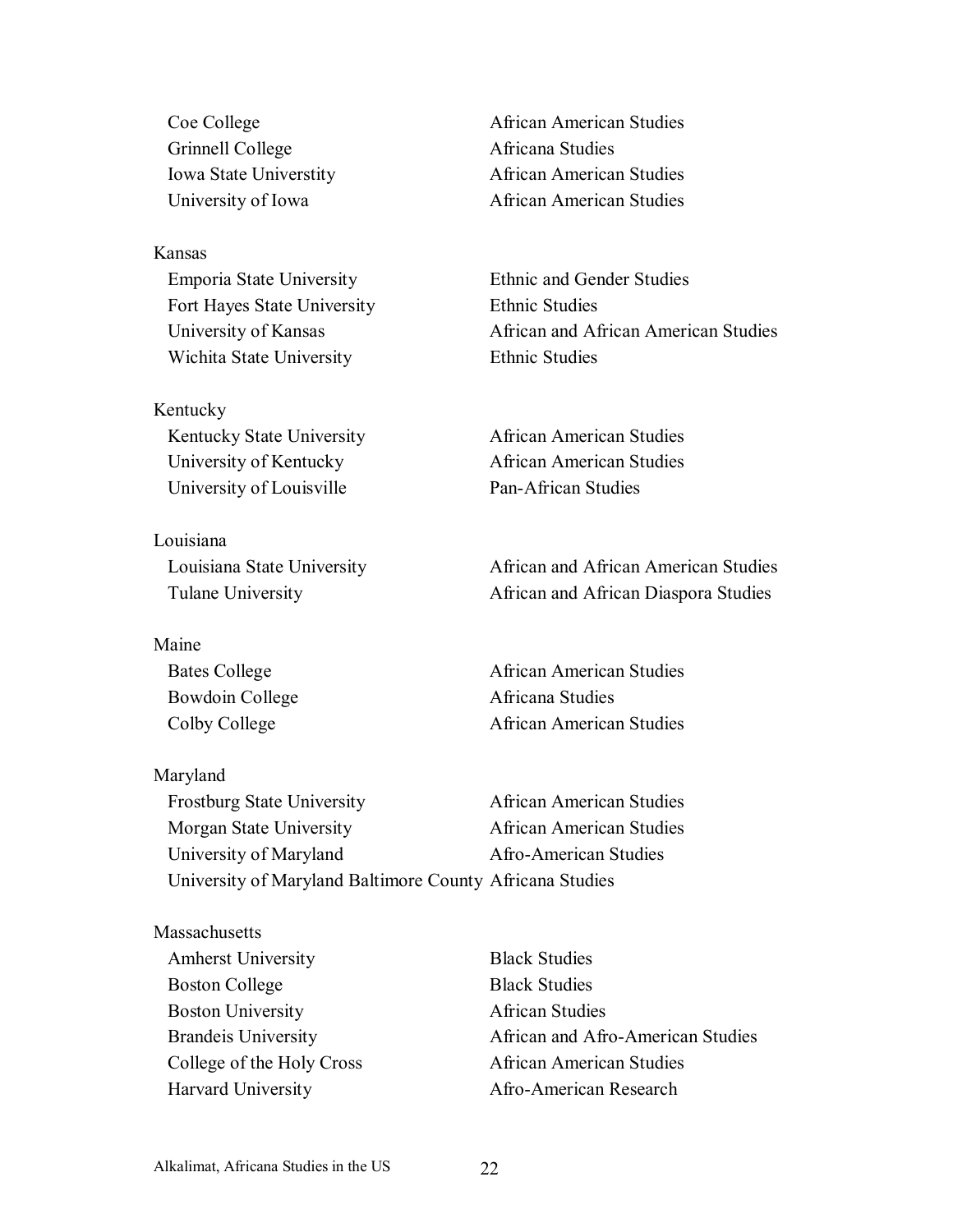Mount Holyoke College **African-American and African Studies**  Northeastern University African-American Studies Salem State College African-American Studies Simmons College Africana Studies Tufts University Africa and the New World University of Massachusetts-Amherst Afro-American Studies University of Massachusetts-Boston Africana Studies University of Massachusetts-Dartmouth African and African American Studies Wellesley College **Africana** Studies Wheaton College **African, African American, Diaspora** 

Williams College **Africana** Studies

#### Michigan

 Eastern Michigan University African American Studies Grand Valley State University African/African American Studies University of Michigan-Ann Arbor AfroAmerican and African Studies University of Michigan-Flint Africana Studies Wayne State University **Africana Studies** 

Minnesota

Mississippi University of Mississippi African-American Studies

#### Missouri

 Missouri State University African American Studies Truman State University **African**/African American Studies University of Missouri Black Studies University of Missouri-Kansas City Black Studies

Montana

**Studies** 

 Michigan State University African American and African Studies University of Michigan-Dearborn African and African American Studies

Carleton College **African**/African American Studies University of Minnesota **African American and African Studies** 

Washington University-St. Louis African and Afro-American Studies

University of Montana African American Studies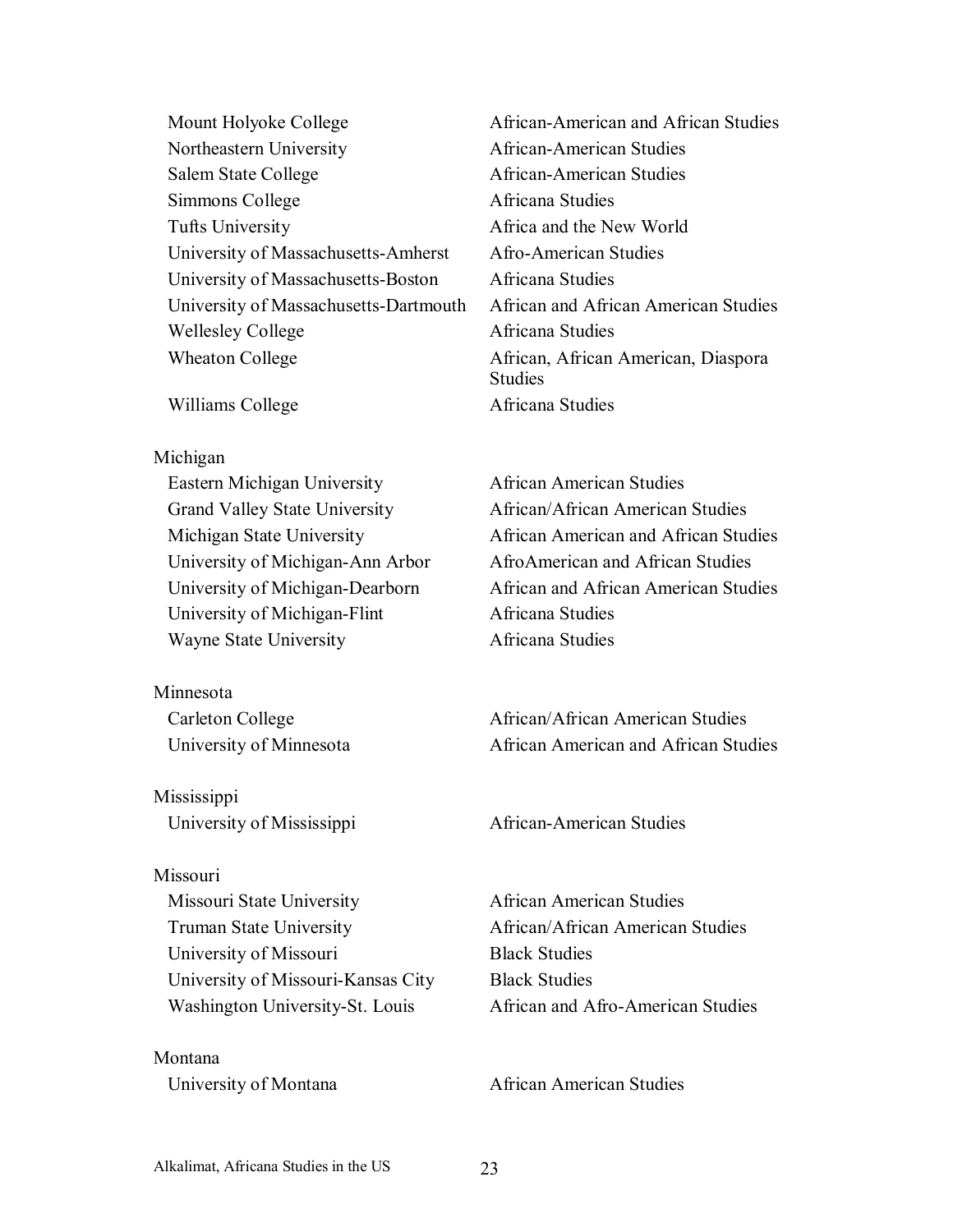| University of Nebraska-Lincoln<br>University of Nebraska-Omaha |
|----------------------------------------------------------------|
| Nevada                                                         |
| University of Nevada                                           |
| New Hampshire                                                  |
| Dartmouth University                                           |
| New Jersey                                                     |
| Adelphi University                                             |
| Drew University                                                |
| Princeton University                                           |
| Rowan University                                               |
| Seton Hall University                                          |
| The College of New Jersey                                      |
| William Patterson University                                   |
| New Mexico                                                     |
| University of New Mexico                                       |
| New York                                                       |
| Adelphi University                                             |
| Albany SUNY                                                    |
| <b>Bard College</b>                                            |
| <b>Barnard College</b>                                         |
| <b>Baruch College CUNY</b>                                     |
| <b>Binghamton SUNY</b>                                         |
| Borough of Manhattan Community<br>College CUNY                 |
| <b>Brockport SUNY</b>                                          |
| <b>Brooklyn College CUNY</b>                                   |
| <b>Buffalo State College SUNY</b>                              |
| <b>Buffalo SUNY</b>                                            |
| City College CUNY                                              |
| Colgate University                                             |

Nebraska

African American and African Studies **Black Studies** 

Afro-American Studies

African and African American Studies

African American Studies Pan-African Studies African American Studies African American Studies Africana and Diaspora Studies African American Studies African, African American, and Caribbean

African American Studies

African-American and Ethnic Studies Africana Studies Africana Studies Africana Studies Black and Hispanic Studies Africana Studies

Ethnic Studies (African-American Studies) African and Afro-American Studies Africana Studies African and African American Studies African American Studies **Black Studies** Africana and Latin American Studies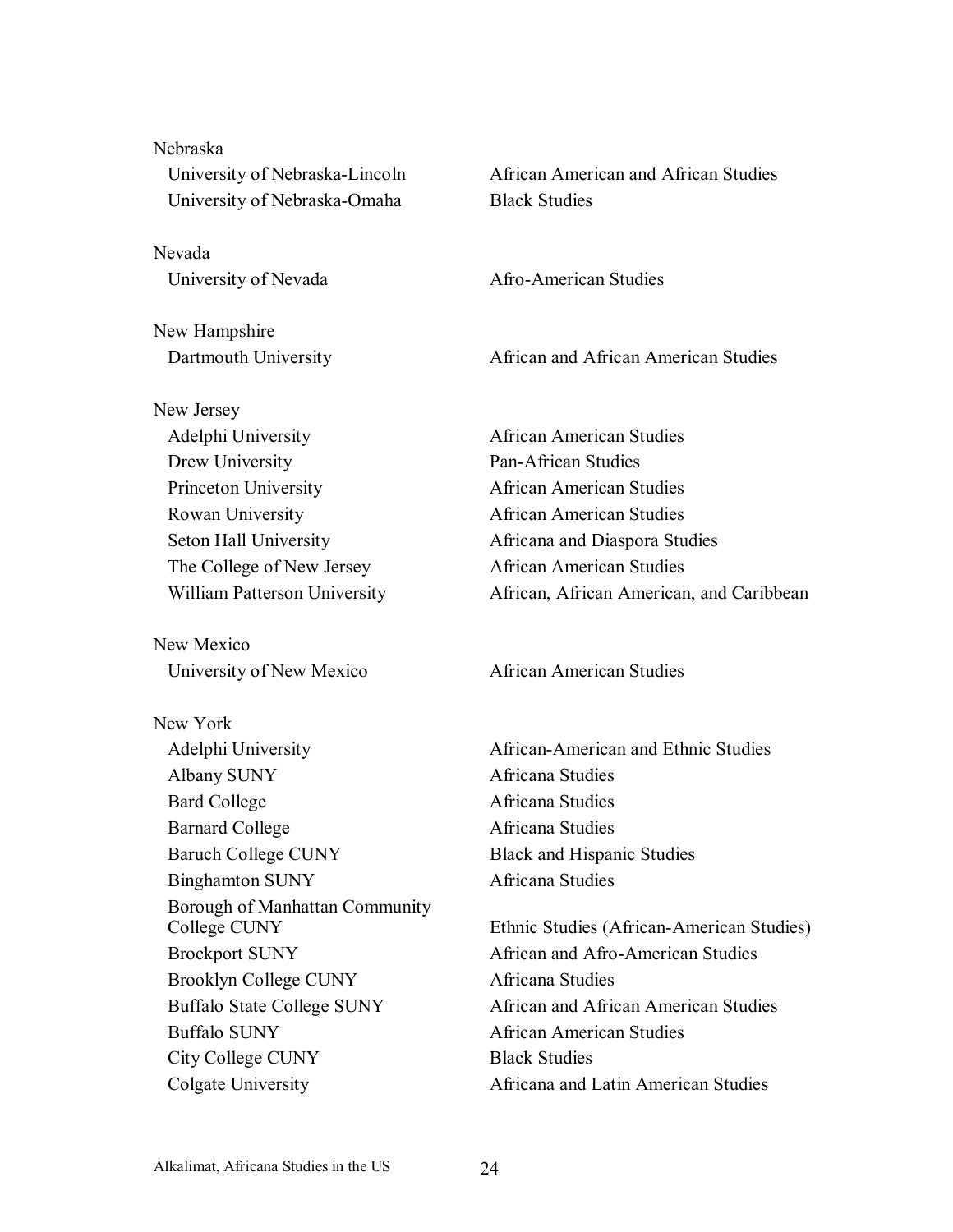College of Saint Rose American Studies College of Staten Island CUNY African American Studies Columbia University African-American Studies Cornell University Africana Studies Cortland SUNY African American Studies Daemen College Black Studies Empire State College SUNY African American Studies Fordham University **African and African American Studies** Fredonia SUNY **African American Studies** Hamilton College **Africana** Studies Hartwick College Ethnic Studies Hobart and William Smith College Africana Studies Hofstra University Africana Studies Hostos Community College CUNY Humanities Hunter College CUNY Black and Puerto Rican Studies Ithaca College Culture, Race, and Ethnicity John Jay College CUNY African American Studies Lehman College CUNY African and African American Studies Manhattanville College African Studies Medgar Evers College CUNY Interdisciplinary Studies Nazareth College Multicultural Studies New Paltz SUNY Black Studies New York City College of Technology CUNY African American Studies New York University **Africana Studies**  Niagara University Black Family Studies Oneonta SUNY Africana and Latino Studies Oswego SUNY African/African-American Studies Pace University **African and African-American Studies** Plattsburgh SUNY Africana/Minority Studies Potsdam SUNY Africana Studies Purchase SUNY Global Black Studies Queens College CUNY Africana Studies Sarah Lawrence College Africana Studies Siena College Multicultural Studies St. John Fisher College African American Studies St. John's University Africana Studies

 Graduate Center CUNY African Diaspora in the Americas and the Carribean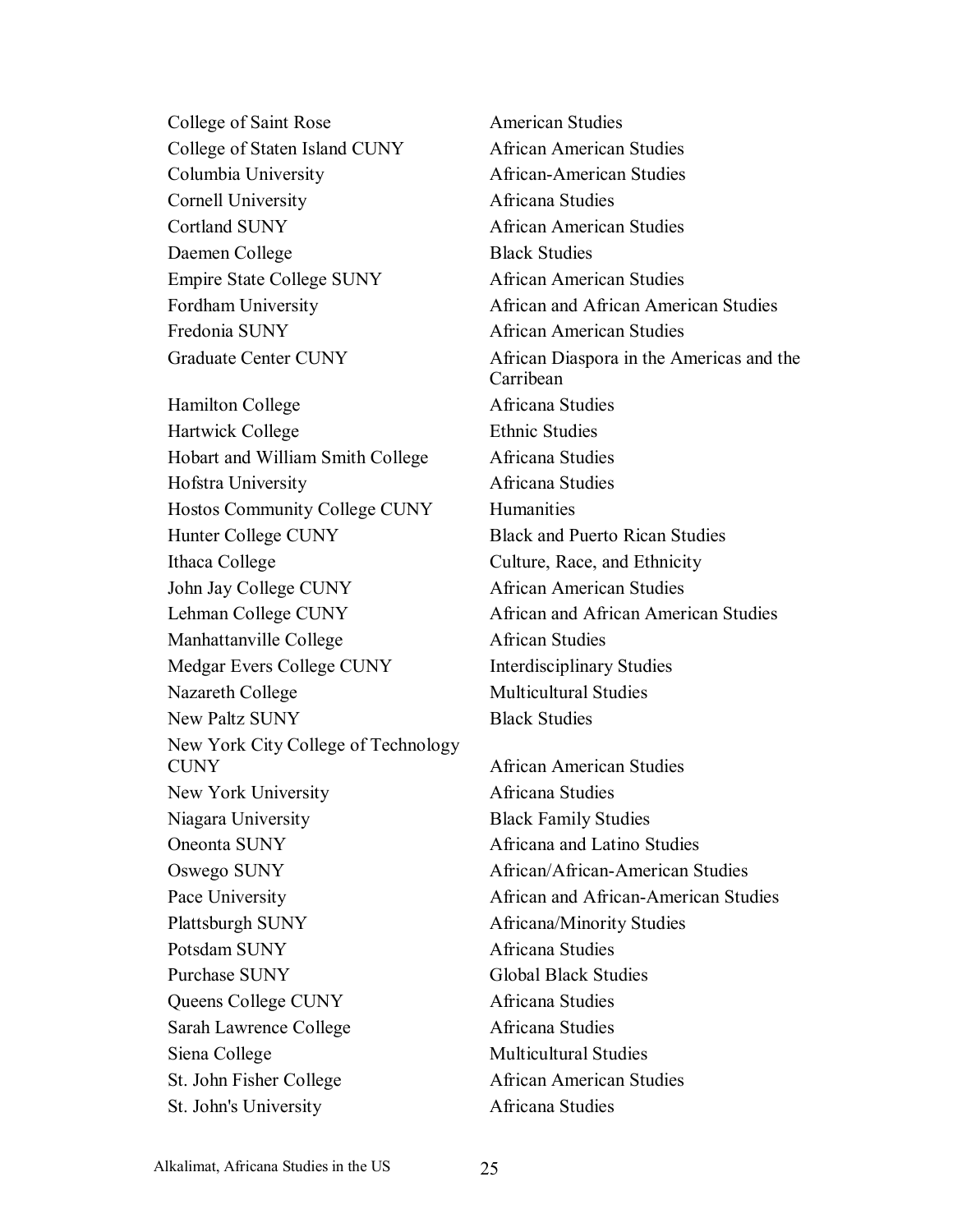Stony Brook SUNY Africana Studies Union College Africana Studies Vassar College Africana Studies Wells College **American Studies** 

North Carolina

 St. Lawrence University United States Cultural and Ethnic Studies Syracuse University African American Studies University of Rochester African and African-American Studies York College CUNY African American Studies

| Duke University                                                             | African and African American Studies |
|-----------------------------------------------------------------------------|--------------------------------------|
| Elon College                                                                | <b>African American Studies</b>      |
| North Carolina State University                                             | Africana Studies                     |
| University of North Carolina-Asheville                                      | Africana Studies                     |
| University of North Carolina-Chapel Hill African and Afro-American Studies  |                                      |
| University of North Carolina-Charlotte African and African American Studies |                                      |
| University of North Carolina-Greensboro African American Studies            |                                      |
| University of North Carolina-Wilmington African American Studies            |                                      |

#### Ohio

| <b>Antioch University</b>             | African/African-American Studies, Cultural<br>and Interdisciplinary Studies |
|---------------------------------------|-----------------------------------------------------------------------------|
| <b>Bowling Green State University</b> | Africana Studies                                                            |
| <b>Central State University</b>       | African Studies                                                             |
| Cleveland State University            | <b>Black Studies</b>                                                        |
| College of Wooster                    | <b>Black Studies</b>                                                        |
| Denison University                    | <b>Black Studies</b>                                                        |
| Kent State University                 | Pan-African Studies                                                         |
| Kenyon College                        | African and African American Studies                                        |
| Miami University                      | <b>Black World Studies</b>                                                  |
| Oberlin College                       | African American Studies                                                    |
| Ohio State University                 | African American and African Studies                                        |
| Ohio University                       | African American Studies                                                    |
| University of Cincinnati              | African American Studies                                                    |
| University of Toledo                  | Africana Studies                                                            |
| Youngstown State University           | Africana Studies                                                            |

### Oklahoma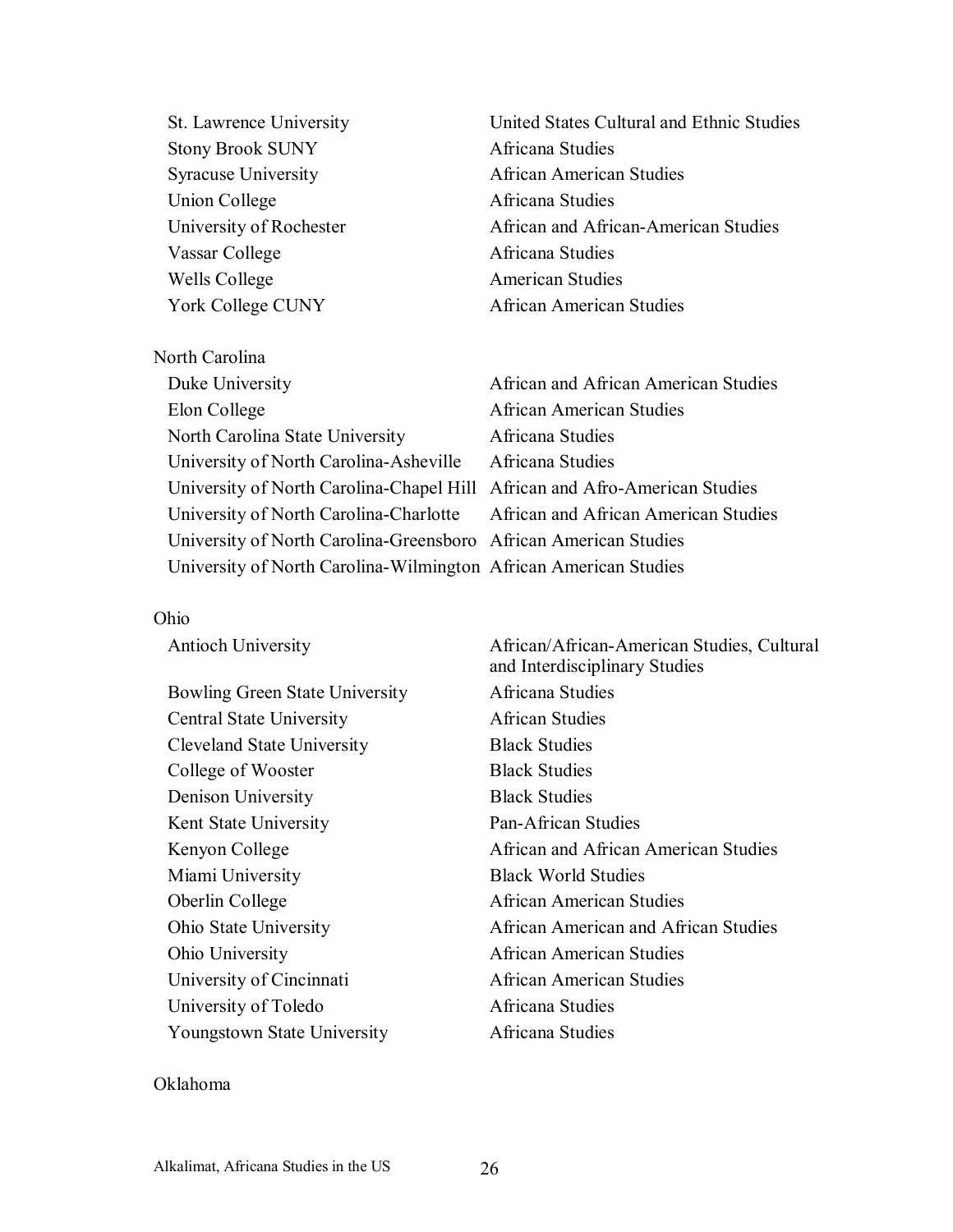Oregon Oregon State University Ethnic Studies Portland State University Black Studies University of Oregon Ethnic Studies

Pennsylvania Bryn Mawr College **Africana** Studies Chatham College African-American Studies Drexel University Africana Studies Franklin and Marshall University Africana Studies Gettysburg College **Africana** Studies Haverford College **Africana** and African Studies Indiana University of Pennsylvania Pan-African Studies Lafayette College **Africana** Studies Lincoln University Black Studies Shippensburg University of Pennsylvania Ethnic Studies Swarthmore College Black Studies Temple University African American Studies University of Pittsburgh Africana Studies Villanova University Africana Studies

Rhode Island Brown University **Africana Studies** Providence College Black Studies

South Carolina Claflin College Black Studies Clemson University African American Studies University of South Carolina **African American Studies** 

Tennessee Middle Tennessee State University African American Studies Tennessee State University Africana Studies University of Tennesse-Knoxville Africana Studies

University of Oklahoma African and African American Studies University of Tulsa African American Studies

University of Memphis African and African American Studies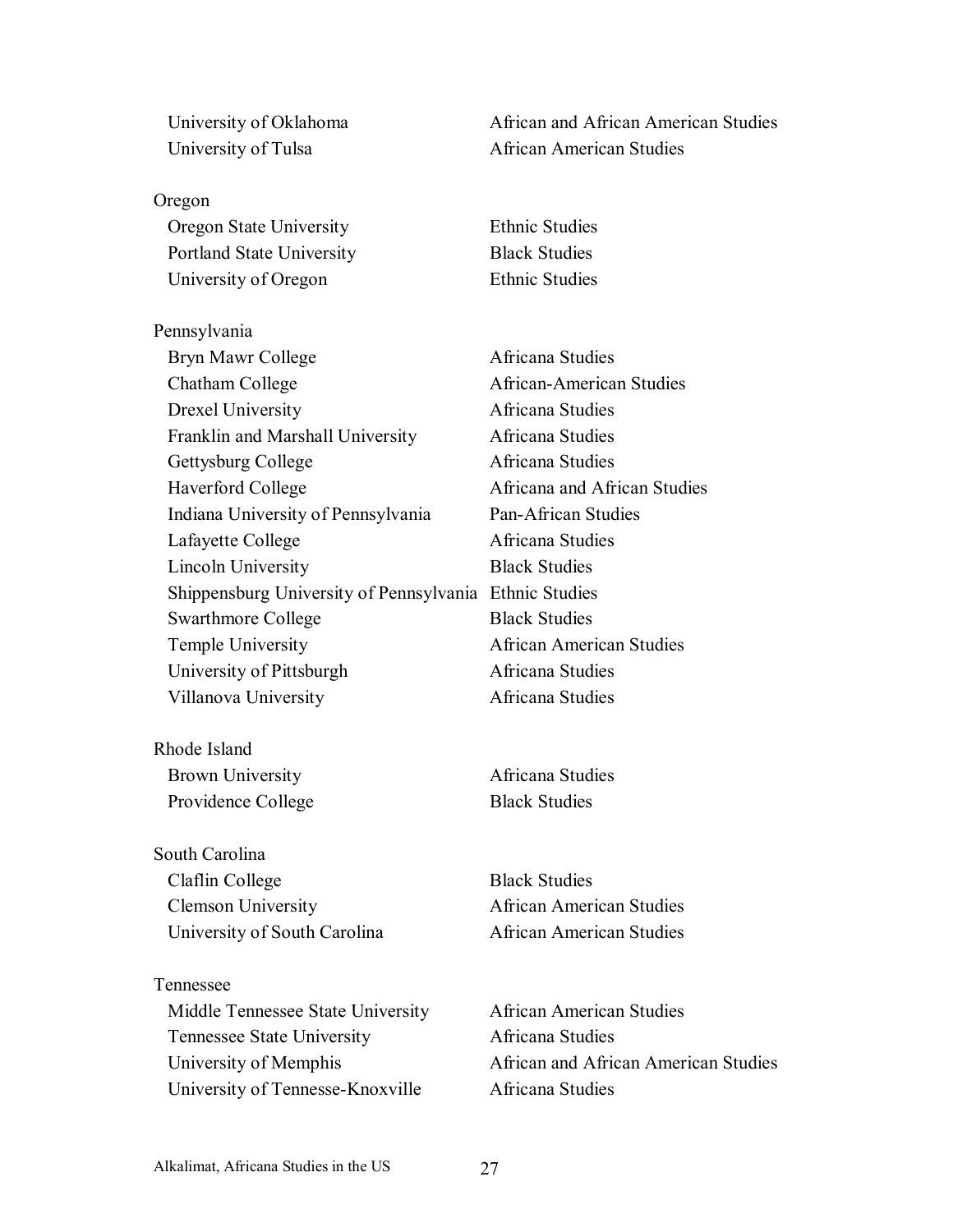#### Alkalimat, Africana Studies in the US 28

#### Texas

 Southern Methodist University Ethnic Studies University of Houston **African American Studies** 

#### Virginia

George Mason University **African American Studies**  Old Dominion University African American Studies University of Virginia Afro-American and African Studies Virginia Commonwealth University African American Studies Virginia Tech Africana Studies William and Mary Black Studies

Washington Eastern Washington University Africana Studies University of Washington American Ethnic Studies

#### Wisconsin

 University of Wisconsin-Madison Afro-American Studies University of Wisconsin-Milwaukee Africology University of Wisconsin-OshKosh African-American Studies University of Wisconsin-Whitewater Race and Ethnic Cultures

Vanderbilt University **African-American Studies** 

University of Texas at Austin African and African-American Studies

Washington State University Comparative Ethnic Studies

### **Bibliography**

Aldridge, Delores, and Carlene Young, eds. *Out of the Revolution: The Development of Africana Studies*. New York: Lexington Books, 2000.

Alkalimat, Abdul. *The African American Experience in Cyberspace*. London: Pluto Press, 2004.

---. *Cyberorganizing*. 2003. E-Book Available:http://alkalimat.org/eblackstudies.

---. *Introduction to Afro-American Studies*. 2002. E-Book Available: http:// alkalimat.org/eblackstudies.